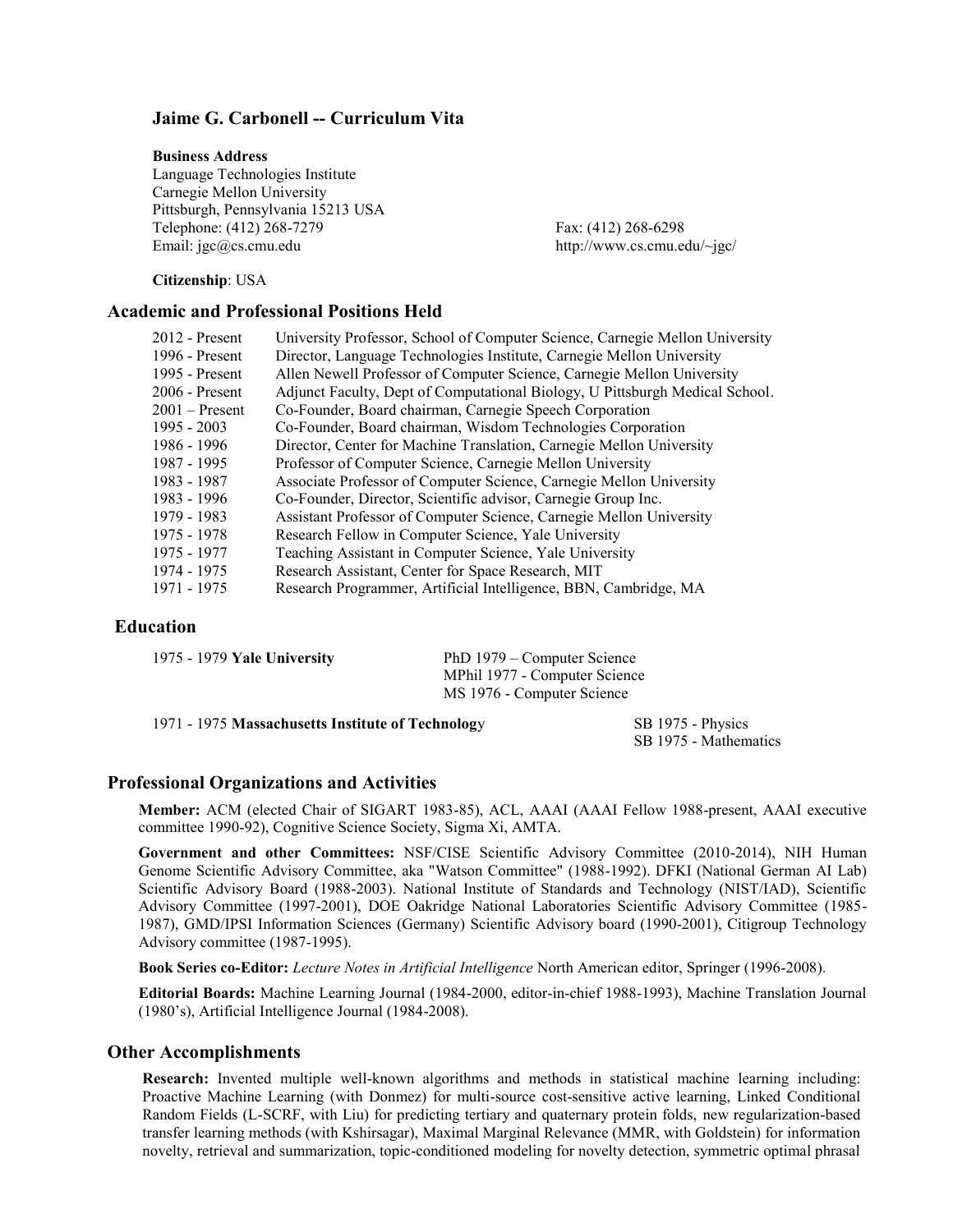alignment method for trainable example-based and statistical machine translation, series-anomaly modeling for financial fraud detection and syndromic surveillance, knowledge-based interlingual machine translation (and later extended it with colleagues: Tomita, Nirenburg, Nyberg, and Mitamura), transformational analogy for case-based reasoning, derivational analogy for reconstructive justification-based reasoning (with Veloso), robust case-frame parsing (with Hayes), Seeded Version-Space Learning (with polynomial complexity), and developed improvements to several other machine learning algorithms. Current research foci include robust statistical learning and mapping protein sequences to 3D structure and inferring functional properties, automated transferrule learning for Machine Translation, , enriched active transfer learning context-based machine translation, and machine translation for very rare languages.

**Software artifacts:** Protein structure prediction software (with Liu), active and proactive learning algorithms (with Donmez), PRODIGY general-purpose planner (with Minton and Veloso), KANT knowledge-based machine translation (with Nyberg and Mitamura), JAVELIN Question-Answering system (with Nyberg et al), CONDOR search engine (with Callan et al), MMR summarizer engine (with Goldstein), POLITICS simulated reasoning engine, DIPLOMAT speech-MT (with Frederking et al), EBMT example-based general purpose MT (with Brown), SMOKEY distributed sensor-based fire detection and suppression system, and several others.

**Education:** Created the PhD program at CMU on Language Technologies with 100's of PhD graduates. Designed new courses in Language Technologies, Machine learning, Data Mining and eCommerce. Edited 3 books on Machine Learning. Taught undergraduate and graduate courses in Artificial Intelligence, Machine Learning, Software Engineering, Natural Language Processing, Language Technologies, Data Mining, Information Retrieval, Web-Based Architectures, Machine Translation, Algorithms, and related Computer Science topics.

**Other initiatives:** Created the Center for Machine Translation at CMU in 1986, and the Language Technologies Institute in 1996. Co-creator & co-director of the Universal Library and million-book project (US, China, India). MT Summit chair 1991, Co-designer of interactive pinpointing speech tutor. Co-creator & co-PI of new Computational Biolinguistics Initiative at CMU. Helped create the CMU-Pitt Computational Biology Program.

**Industrial Consulting:** Meaningful Machines (participated in designing the context-based machine translation methods, 2002-2009), Industrial Scientific (data mining to improve workplace safety, 2008-2017), Carnegie Speech Inc. (business and technology strategy for intelligent language tutoring, 2002-present) Carnegie Group Inc (expert systems & financial data mining: 1984-1997), Citicorp (financial data mining, real time transactions, new IT technology insertion: 1990-1998), Lycos Inc. (launching the internet search engine 1998-1999), Vivisimo (2003-2006, scientific advisory board), Searchline (launched the new search engine, 2002-2004), Wisdom Technologies (financial optimization and data mining for corporate treasuries, large banks, etc. 1995-2003), Dynamix Technologies (designed their large-scale data mining engine with applications to Homeland Security, AR/AP financial optimization, transactional optimization in bond trading and in re-insurance, pattern discovery in network-wire-transfer streams, syndromic surveillance, etc. 2000-present), Peak Strategy (financial analytics, investment, mining, 2005-2007), Boeing (designed their intensive data mining course), Citibank (technology advisory board for 10 years, focusing on text and data mining, fraud detection, optimization methods, etc.), plus about 10 other shorter-term engagements in data mining in industry, including financial data mining: transactional fraud detection, instant-credit bad-dept minimization, collection effectiveness, cash-flow optimization (sweep/invest/float), data mining for risk/cost tradeoff minimization (FX, interest rate, counterparty, debt, etc), and so on. During these engagements process I designed or co-designed three data mining engines, and evaluated and help improve numerous other data mining engines, including the machine learning algorithms at their core. Consultant for UPMC, Precyse and Nthrive leading ICD9, ICD10 automated coding of EMRs vis NLP and ML.

**Miscellaneous:** Gave over 500 invited or refereed-paper presentations (colloquia, seminars, panels, addresses, conferences, key-notes, etc.). Received the *IJCAI Best Paper Award* in 1997 for translingual information retrieval. Received the CMU Computer Science Department's teaching award (1987), the Sperry Fellowship for excellence in AI research (1986), unsolicited gifts from Alcoa and Hughes corporations for research in machine learning, and a "recognition of service" award from the ACM for the SIGART presidency (1983-1985). Provided congressional testimony on machine translation (1990). Leader of the NSF/JTEC study group on Japanese machine translation science and technology (1990-91). Principal investigator or major participant in research grants and contracts totaling over 100 million dollars since 1979 at CMU..

**Expert witness:** Provided expert testimony and depositions, expert reports, advice, consulting , etc. in several cases involving intellectual property including: software design and copyrights, patents for data mining, patents for search engine algorithms and methods, speech recognition, integrated software systems, computational and statistical applications in finance, statistical machine learning, text mining, text processing, natural language, etc.

**Patents:** Inventor in several issued patents, provided advice on patentability of new software and methods, helped draft software-related patents, conducted prior art searches, composed responses to patent examiners, evaluated validity of issued patents As expert witness provided opinions and reports on patent infringement, patent validity (anticipation, obviousness), claim constructions, Inter Partes Reviews, etc.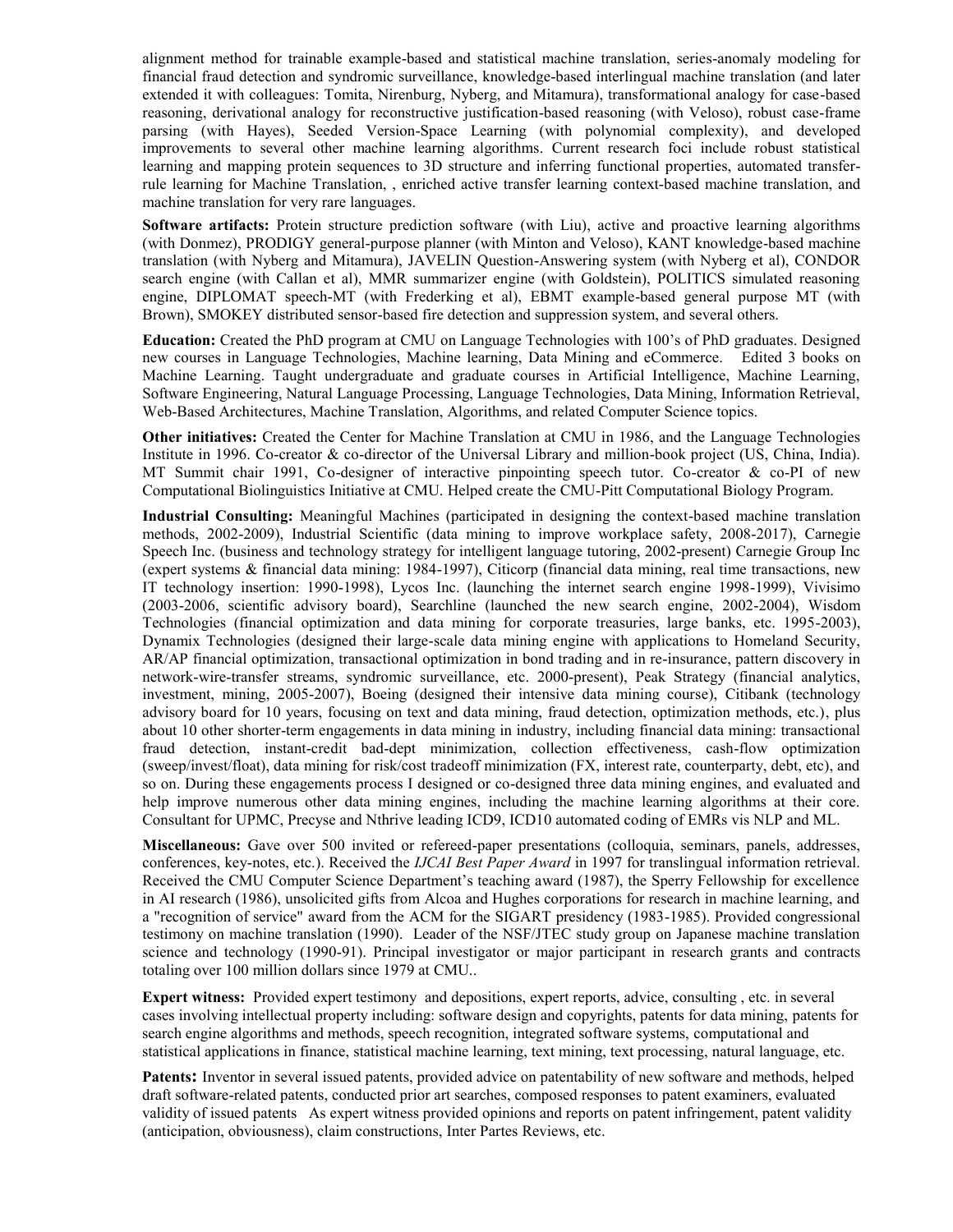## **Completed PhD Advisees & co-Advisees** (and first job after graduation)

- 1. Masaru Tomita, Professor and Dean, Keio University, Computer Science and Biology
- 2. Steven Minton, USC-ISI & CTO of Fetch Inc
- 3. Manuela Veloso, Professor, CMU Computer Science
- 4. Jack Mostow, Research Professor, CMU Robotics
- 5. Michael Mauldin, Founder of Lycos Inc. (and former faculty at CMU)
- 6. Oren Etzioni, Professor, U of Washington (and founder of Metacrawler)
- 7. Robert Frederking, Sr. System Scientist, CMU Language Technologies Institute
- 8. Alex Hauptmann, Research Professor, CMU Computer Science
- 9. Klaus Gross, Chief Scientist, Haley Enterprises
- 10. Wei-Min Shen, USC-ISI and faculty at USC Computer Science
- 11. Eric Nyberg, Professor, CMU Language Technologies Inst
- 12. Ralf Brown, Sr. System Scientist, CMU Language Technologies Institute
- 13. Craig Knoblock, USC-ISI and faculty at USC Computer Science
- 14. Akira Ushioda, Fujitsu Labs, Manager Language Technologies
- 15. Mark Perlin, CEO Cybergenetics
- 16. Daniel Kuokka, Senior researcher, Tektronix
- 17. Yolanda Gil, USC-ISI, senior researcher
- 18. Xuemei Wang, Lockheed Martin & ISLE Computing
- 19. Robert Joseph, Verizon Communication, senior researcher
- 20. Jill Fain-Lehman, Founder of Autism Technology, Disney Pittburgh
- 21. Eugene Fink, Senior Sys Scientist CMU (formerly Asst Prof, U of Florida)
- 22. Angela Kennedy, President Carnegie Speech (formerly CEO Wisdom Technologies)
- 23. Alicia Perez, Faculty at Universidad Catolica de Salta, Argentina
- 24. Jim Blythe, Researcher, USC-ISI
- 25. Alex Franz, Google Inc.
- 26. Yan Qu, Senior Researcher, Oracle Corp
- 27. Jade Goldstein, US DoD research laboratory
- 28. Boyan Onyskevich, US DoD research laboratory, senior manager
- 29. Michael Mateas, Faculty, University of CA.
- 30. Kathreina Probst, Faculty at Georgia Tech
- 31. Yan Liu, Faculty at University of Southern Cal.
- 32. Lucian Lita, Siemens Princeton Research Lab
- 33. Paul Bennett, Microsoft Research Labs
- 34. Chun Jin, AT&T Research
- 35. Ariadna Font-Llijtos, IBM, Big Data Labs
- 36. Ulas Bardak, Postdoctoral fellow, Tokyo University
- 37. Christian Monson, Oregon Graduate Institute
- 38. Cenk Gazen, Fetch Inc. Los Angeles
- 39. Monica Rogati, Linked-In, manager of R&D
- 40. Vasco Pedro, CEO of Bueda Inc.
- 41. Meryem Pinar Donmez, Salesforce R&D
- 42. Jingrui He, Faculty, Stevens Institute
- 43. Jae-Dong Kim, Google Pittsburgh
- 44. Rashmi Gangadharaiah, Microsoft Research Labs
- 45. Oznur Tastan, Microsoft Research Labs, then Bilkent U. Faculty.
- 46. Jonathan Elsas, Google Pittsburgh
- 47. Vamshi Ambati, AT&T Research
- 48. Bin Fu, Google, NYC
- 49. Mehrbod Sharifi, Google Pittsburgh
- 50. Ravi Starzl. CMU Faculty
- 51. Xi Chen, UC Berkeley Postdoc, then NYU Faculty
- 52. Balakrishnan, Sevaraman, UC Berkeley Postdoc, then CMU Faculty
- 53. Liu Yang, CMU Postdoc, then Princeton Postdoc
- 54. Mohit Kumar, Flipkart Inc.
- 55. Selen Uguroglu, Apple Inc.
- 56. Luis Marujo, Snapchat.
- 57. Meghana Kshirsagar, IBM Research
- 58. Andrew Hsi, Bloomberg
- 59. Ashiqur, Kurbadash, CMU Postdoc.
- 60. Shane Moon, Facebook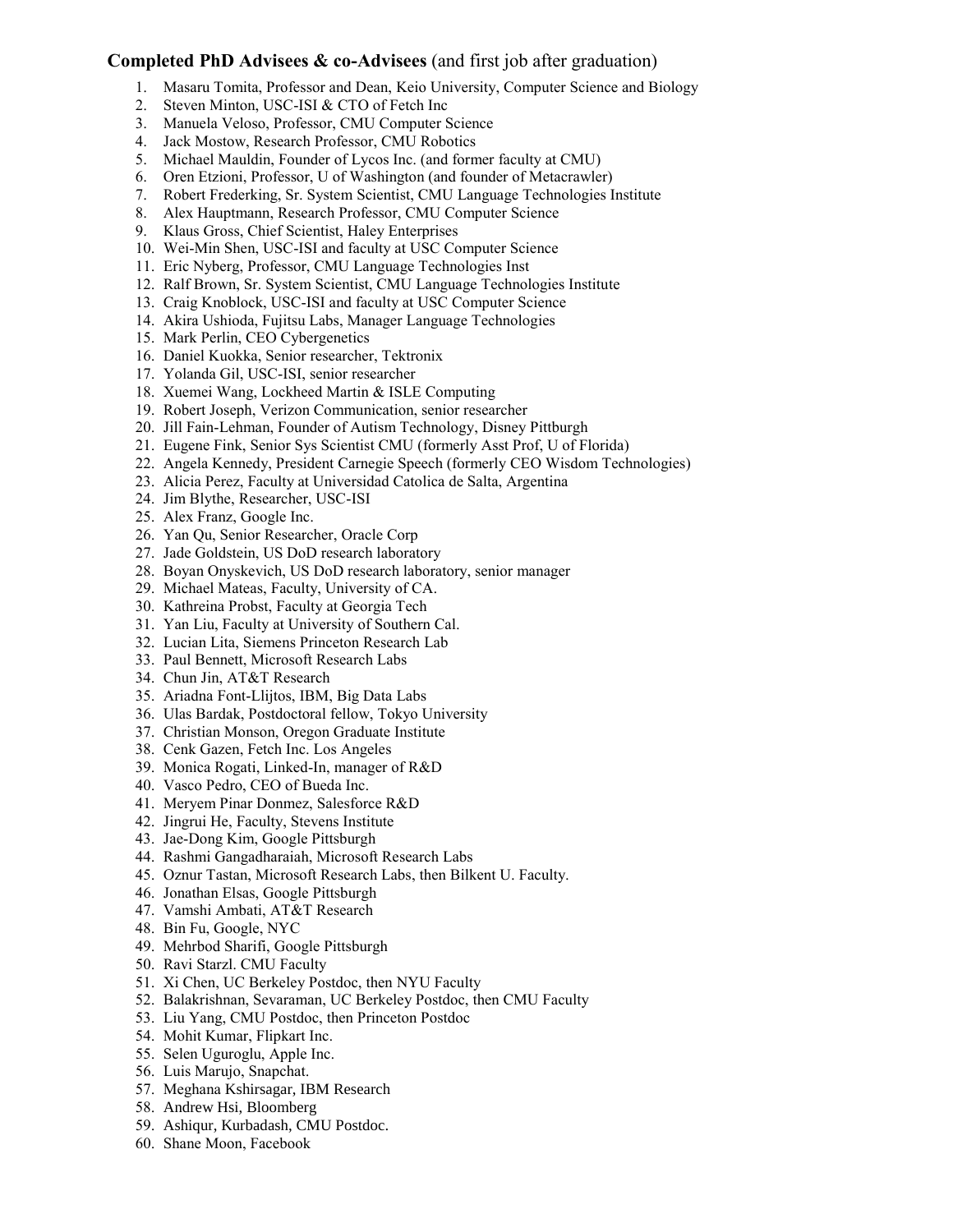- 61. Keerthiriam Murugesan, IBM Research
- 62. Jesse Dunietz, MIT
- 63. Guoqing Zheng, Google
- 64. Jeff Flanigan, UMass

# **Current PhD advisees**:

- 1. Daegun Won, CMU, LTI
- 2. Wan Li, CMU, LTI
- 3. George Phillipp, CMU, Comp Sci Dept
- 4. Adams Wei-Yu, CMU, Machine Learning Dept.
- 5. Petar Stojano, CMU, Computer Sci Dept
- 6. Jay-Yoon Lee, CMU, Computer Sci Dept
- 7. Zirui (Ed) Wang, CMU, LTI
- 8. Jiateng Xie, CMU, LTI
- 9. Shruti Rijhwani, CMU LTI
- 10. Sanket Mehta, CMU LTI
- 11. Hieu Pham, CMU LTI
- 12. Aditya Chandrasekar, CMU LTI
- 13. Vidhisha Balachandran, CMU LTI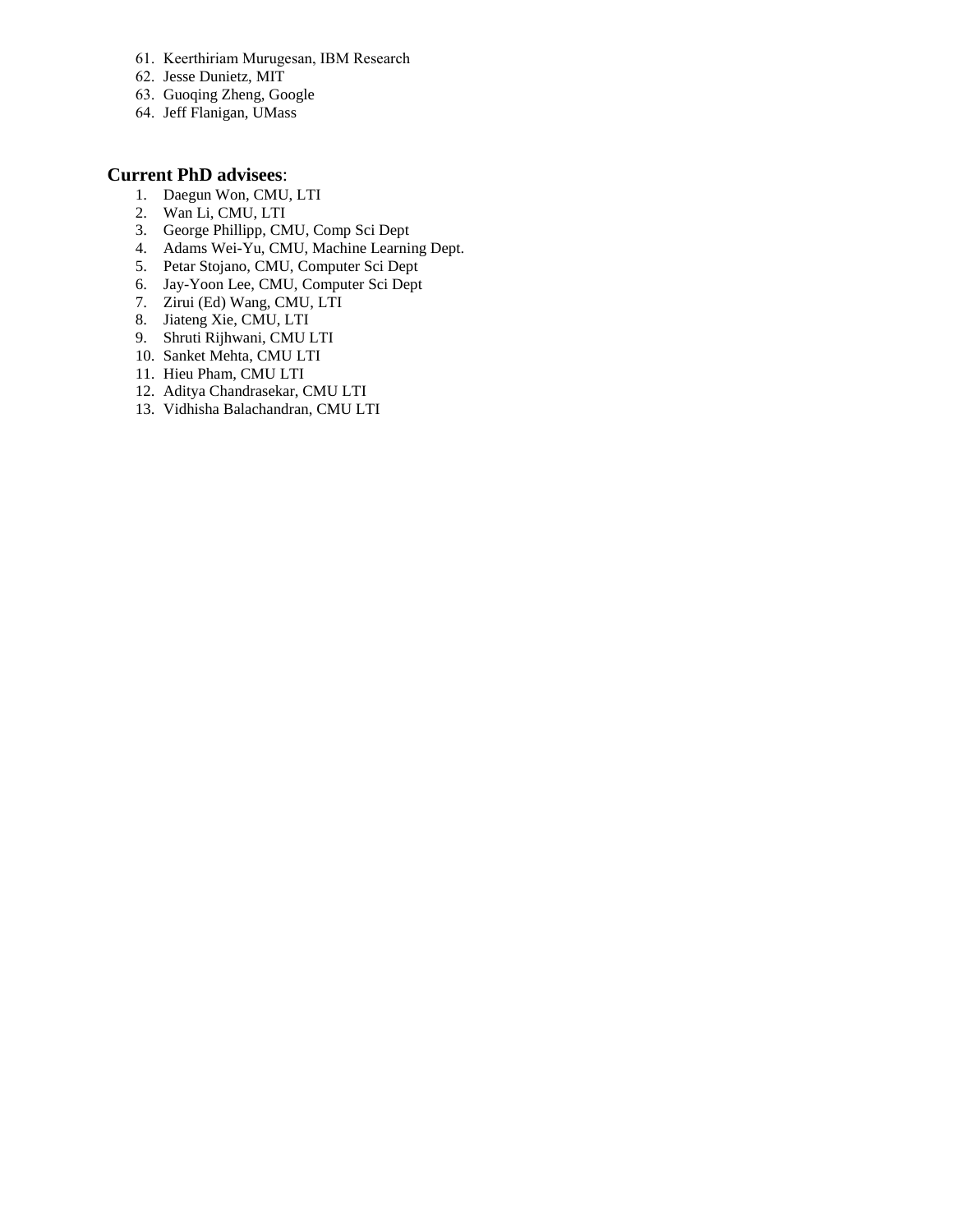### **Publications**

- 1. Lee, J., Sanket, Mehta, S., Wick, M., Tristan, J, and Carbonell, J., "Gradient-based Inference for Networks with Output Constraints", *Proc of AAAI,* Hawaii, USA*,* 2019*.*
- 2. Rijhwani, S., Jiateng Xie, J., Neubig, G., Carbonell, J., "Zero-shot Neural Transfer for Cross-lingual Entity Linking", *Proc of AAAI,* Hawaii, USA*,* 2019*.*
- 3. KhudaBukhsh, A., Carbonell, J., "Expertise Drift in Referral Networks", In *Proc of the International Conference on Autonomous Agents and Multiagent Systems* (AAMAS), 2018.
- 4. KhudaBukhsh, A., Carbonell, J., and Jansen. J., "Robust Learning in Referral Networks: A Comparative Analysis", *Journal of Intelligent Information Systems* , June, 2018.
- 5. Yang, L, Hanneke, S., and Carbonell, J. "Bounds on the Minimax Rate for Estimating a Prior over a VC Class from Independent Learning Tasks.", *Theoretical Computer Science*, Vol. 716, pp. 124-140, 2018 (Extended version of ALT 2015 paper.)
- 6. Wang, Z. and Carbonell, J., "Towards More Reliable Transfer Learning", *Proc. of ECML/PKDD*, 2018.
- 7. Xie, J., Z Yang, Z., Neubig, G., Smith, N., Carbonell, J., "Neural cross-lingual named entity recognition with minimal resources", *Proc. of EMNLP*, 2018.
- 8. Chaudhary, A., Zhou, C., Levin, L., Neubig, G., Mortensen, D., and Carbonell, J., "Adapting Word Embeddings to New Languages with Morphological and Phonological Subword Representations", *Proc. of EMNLP*, 2018.
- 9. Metha, S., Lee, J. and Carbonell, J., "Towards Semi-Supervised Learning for Deep Semantic Role Labeling" In *Proc of Empirical Methods for Natural Language Processing* (EMNLP), 2018.
- 10. Dunietz, J., Levin, L., and Carbonell, J. "DeepCx: A Transition-Based Approach for Shallow Semantic Parsing with Complex Constructional Triggers", In *Proc of Empirical Methods for Natural Language Processing* (EMNLP), 2018.
- 11. Won, D., Jansen, P., and Carbonell, J., ``Temporal Transfer Learning for Drift Adaptation'', In *Proc. of the 26th European Symposium on Artificial Neural Networks, Computational Intelligence and Machine Learning* (ESANN), 2018.
- 12. Philipp, G., Song, D., and Carbonell, J. "Gradients explode Deep Networks and Shallow-ResNet Explained", ICLR workshop, 2018.
- 13. Philipp, G., and Carbonell, J, "The Nonlinearity Coefficient-Predicting Overfitting in Deep Neural Networks", arXiv preprint arXiv:1806.00179, 2018.
- 14. Wang, Z. and Carbonell, J. "Towards more Reliable Transfer Learning", Preprint in arXiv:1807.02235, 2018.
- 15. Bourai, A., and Carbonell, J., "I Know What You Don't Know: Proactive Learning through Targeted Human Interaction." In *Proc of the International Conference on Autonomous Agents and Multiagent Systems* (AAMAS), 2018.
- 16. KhudaBukhsh, A., Hong, J., and Carbonell , J., "Market-Aware Proactive Skill Posting", *In Proc of the Twenty-Fourth International Symposium on Methodologies for Intelligent Systems*, 2018.
- 17. Moon, S., and Carbonell, J., "Completely Heterogeneous Transfer Learning with Attention What And What Not To Transfer", *Proceedings of the International Joint Conference on Artificial Intelligence* (IJCAI), 2017.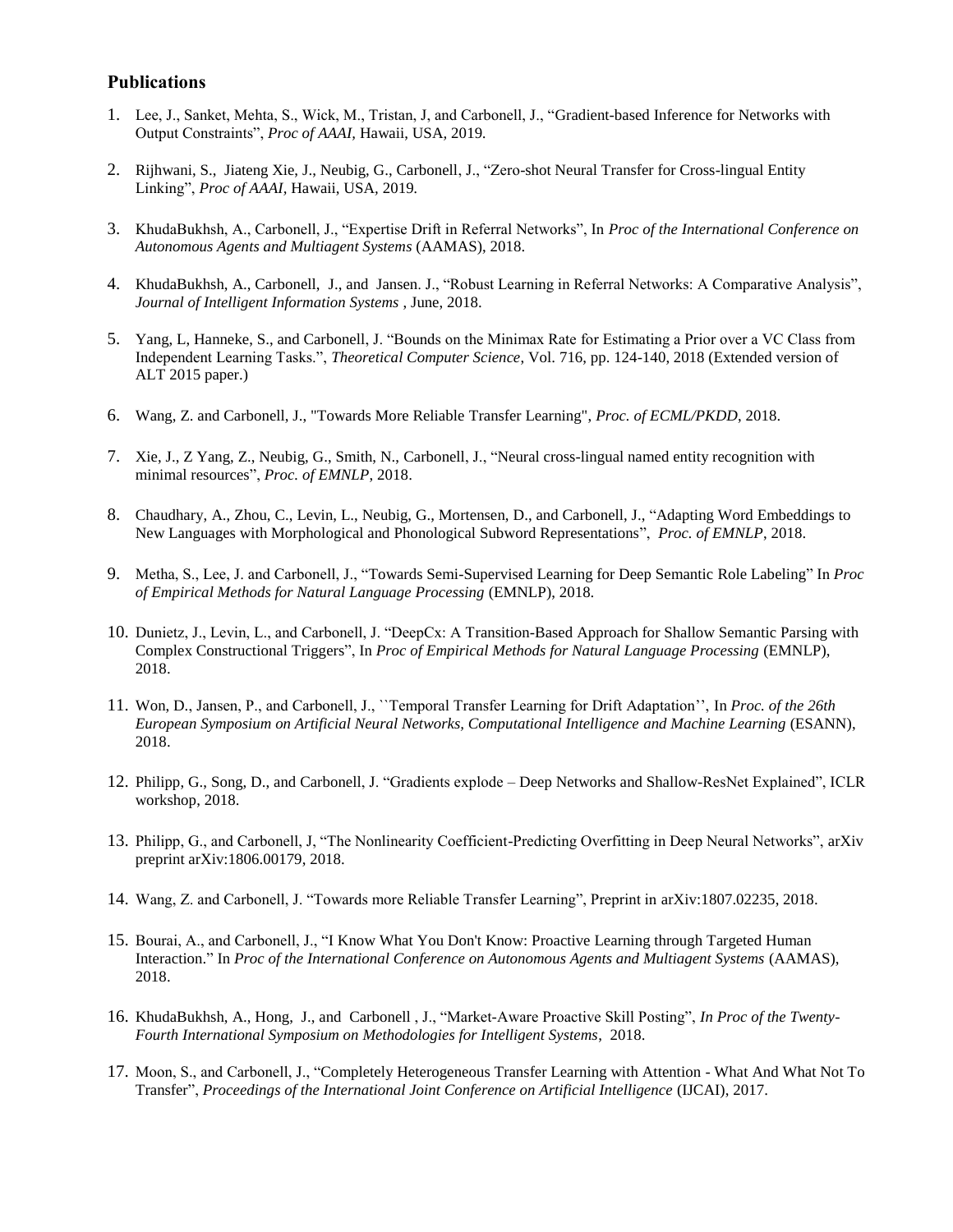- 18. Philipp, G., and Carbonell, J., "Non-Parametric Neural Networks", *Proceedings of the 5th International Conference on Learning Representations* (ICLR), 2017.
- 19. KhudaBukhsh A., Carbonell, J., Jansen, P., "Incentive Compatible Proactive Skill Posting in Referral Networks. Fifteenth European Conference on Multi-Agent Systems (EUMAS), 2017.
- 20. KhudaBukhsh A., Carbonell, J, and Jansen, P., "Robust Learning in Expert Networks: A Comparative Analysis", *Proceedings of the Twenty-Third International Symposium on Methodologies for Intelligent Systems* (ISMIS), 2017.
- 21. Murugesan, K., and Carbonell, J., "Multitask Multiple Kernel Relationship Learning", *Proceedings of the 17th SIAM International Conference on Data Mining* (SDM), 2017.
- 22. Murugesan, K., Carbonell, J., "Active Learning from Peers", In *Proc of the 31th Annual Conference on Neural Information Processing Systems* (NIPS), Long Beach, California, 2017.
- 23. Murugesan, K., Carbonell, J., "Self-Paced Multitask Learning with Shared Knowledge", In *Proc of 26th International Joint Conference on Artificial Intelligence* (IJCAI), Melbourne, Australia, 2017.
- 24. Kshirsagar, M., Murugesan, K., Carbonell, J., Klein-Seetharaman, J., "Multitask matrix completion for learning protein interactions across diseases", *Journal of Computational Biology*. January 2017, (Journal version of RECOMB 2016)
- 25. Dunietz, J., Levin, L. and Carbonell, J., "Automatically Tagging Constructions of Causations and their Slot Fillers", *Transactions for Computational Linguistics*, 2017.
- 26. Dunietz, J., Levin, L. and Carbonell, J., "The BECauSE Corpus 2.0: Annotating Causality and Overlapping Relations", *Proceedings of the 11th Linguistic Annotation Workshop* (LAW), 2017.
- 27. Marujo, L., Ribeiro, R, Gershman, A., Martins de Matos, D., Neto, J., and Carbonell, J., "Event-based Summarization Using a Centrality-as-Relevance Model. *Knowl. Inf. Syst*. 50(3): 945-968, 2017.
- 28. Shiang, S., Rosenthal, S., Gershman, A., Carbonell, J., and Oh, J., "Vision-Language Fusion for Object Recognition.", *Proc. Of the American Association for Artificial Intelligence* (AAAI), pp. 4603-4610, 2018.
- 29. VanHoudnos, N., Casey, W. , French, D., Lindauer, B., Kanal, E., Wright, E., Woods, B., Moon, S., Jansen, P., Carbonell, J., ``This Malware Looks Familiar: Laymen identify Malware Run-time Similarity with Chernoff faces and Stick Figures'', Proc. *of the 10th EAI International Conference on Bio-inspired Information and Communication Technologies*, 2017.
- 30. Hsi, A., Carbonell, J., and Yang, Y., "CMU\_CS\_Event TAC-KBP2017 Event Argument Extraction System" In *Proceedings of the Text Analysis Conference*, 2017.
- 31. Moon, S. and Carbonell, J., "Proactive Transfer Learning for Heterogeneous Label Spaces", *Proc of the Joint European Conference on Machine Learning and Knowledge Discovery*, 2016.
- 32. Khudabukhsh. A., Carbonell, J., Jansen, P., "Distributed Interval Estimation Learning in Expert Referral Networks", in *Proceedings of the European Conference on AI*, (ECAI), 2016.
- 33. Khudabukhsh. A., Carbonell, J., Jansen, P., "Proactive Skill Posting in Referral Networks", *Proc of the Australian Joint Conference on Artificial Intelligence*, pp 585-596, 2016.
- 34. KhudaBukhsh, A., Carbonell, J., Jansen, P., "Proactive-DIEL in Evolving Referral Networks", In Proc of the Fourteenth European Conference on Multi-Agent Systems (EUMAS), 2016.
- 35. Kshirsagar, M., Carbonell, J., Klein-Seetharaman, J, and Murugesan, K., "Multitask matrix completion for learning protein interactions across diseases". *Proc. of the 20th Annual Int. Conf. on Research in Computational Molecular Biology* (RECOMB), 2016.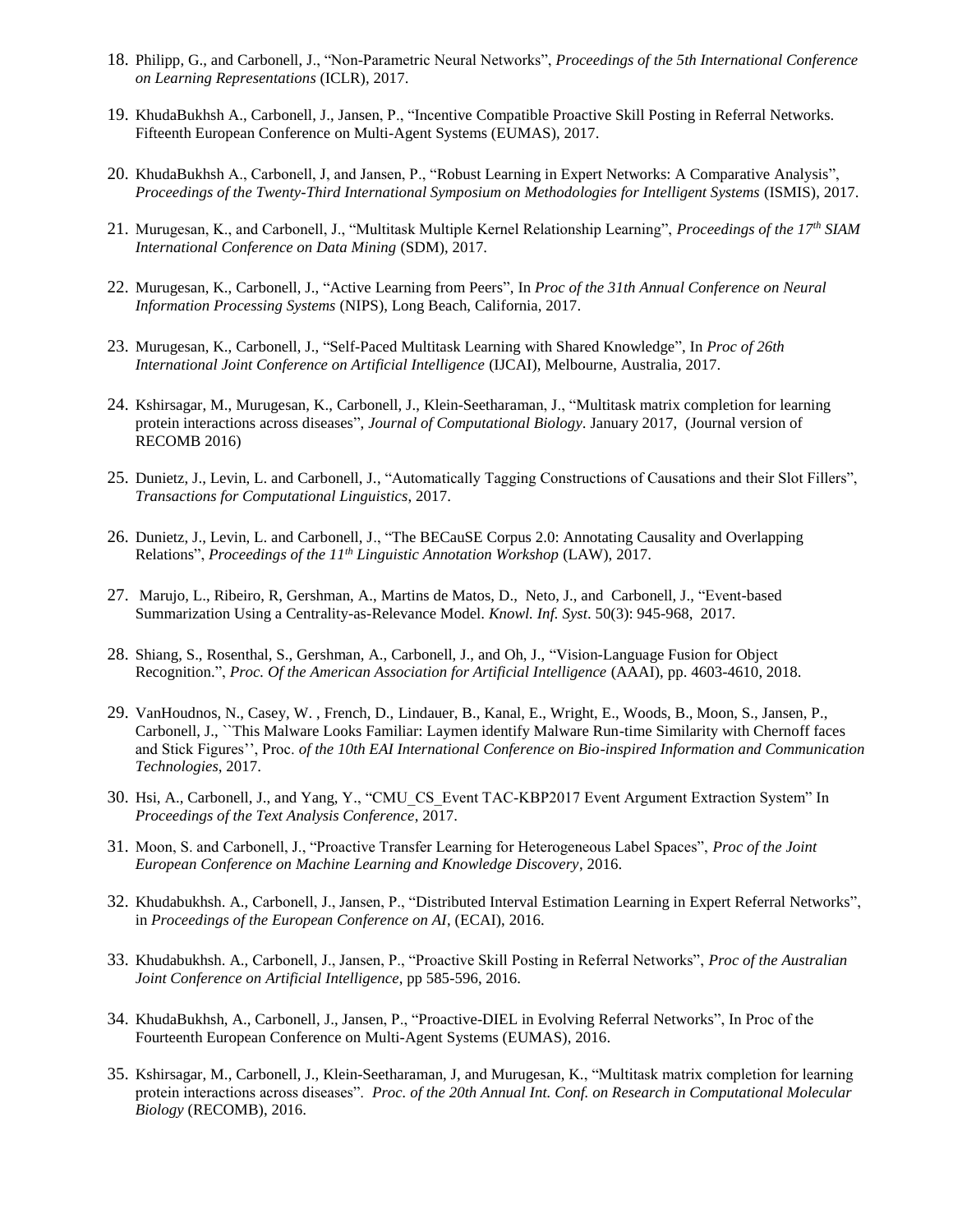- 36. "Liu, H., Ma, W., Yang, Y. and Carbonell, J. "Learning Concept Graphs from Online Educational Data", *Journal of Artificial Intelligence Research*, vol 55, pp. 1059-1090, 2016.
- 37. Murugesan, K., Liu, H. Carbonell, J., and Yang, Y. "Adaptive Smooth Online Multi-Task Learning" *Proceedings of NIPS*, 2016.
- 38. Zheng, G., Yang, Y., Carbonell, J., "Efficient Shift-Invariant Dictionary Learning", in *Proceedings of the ACM KDD Conference*, 2016.
- 39. KhudaBukhsh A., Carbonell, J, and Jansen, P., "Proactive-DIEL in Evolving Referral Networks*", Proceedings of the Fourteenth European Conference on Multi-Agent Systems* (EUMAS), 2016.
- 40. Flanigan, J., Dyer, C., Smith, N. and Carbonell, J., "Generation from Abstract Meaning Representation using Tree Transducers", in *SemEval*, 2016.
- 41. Flanigan, J., Dyer, C., Smith, N. and Carbonell, J., "Graph-Based AMR Parsing with Infinite Ramp Loss", in *Proceedings of NAACL*, 2016.
- 42. Chaplot, D., Yang, Y., Carbonell, J., Koedinger, K., "Data-Driven Automated Induction of Prerequisite Graphs", in *Proceedings of Educational Data Mining Conference*, 2016.
- 43. Marujo, L., Ling, W., Ribeiro, R., Gersman, A., Carbonell J., Martins de Matos, D., Neto, J., "Exploring Events and Distributed Representations of Text in Multi-Document Summarization". *Knowledge-Based Systems Journal*, 2016.
- 44. Marujo, L., Ribeiro, R, Gershman, A., Martins de Matos, D., Neto, D., Carbonell, J., "Event-Based Summarization using a Centrality-As-Relevance Model" *Knowledge and Information Systems Journal*, 2016.
- 45. Hsi, A.,Carbonell, J., Yang, Y., and Hu, R., "Leveraging Multilingual Training for Limited Resource Event Extraction", In *Proceedings of COLING*, 2016.
- 46. Hsi, A., Carbonell, J., and Yang, Y., "CMU\_CS\_Event TAC-KBP2016 Event Argument Extraction System" In *Proceedings of the Text Analysis Conference*, 2016.
- 47. Yang, L, Hanneke, S. and Carbonell, J. "Bounds on the Minimax Rate for Estimating a Prior over a VC Class from Independent Learning Tasks". *Proc of the Algorithmic Learning Theory Conf*. (ALT), 2015.
- 48. Gupta, D., Carbonell, J., Gershman, A., Klein, S., and Miller, D. "Unsupervised Phrasal Near-Synonym Generation from Text Corpora". In *Proc. of the 29th Conference on Artificial Intelligence* (AAAI), 2015.
- 49. Kshirsagar, M., Thompson, S., Schneider, N., Carbonell, J., Smith, N., Dyer, C. "Frame-Semantic Role Labeling with Heterogeneous Annotations", In Proc, of the Association of Computational Linguistics (ACL), 2015.
- 50. Kshirsagar, M,, Schleker, S., Carbonell, J., and Klein-Seetharaman, J., "Techniques for transferring host-pathogen protein interactions knowledge to new tasks", *Frontiers in Microbiology Journal*, 2015.
- 51. Yang, Y., Liu, H., Carbonell, J., Ma, W., "Concept-Graph Learning from Educational Data". *Proc. of the 8th Int. Conf. on Web Search and Data Mining* (WSDM), 2015.
- 52. Dunietz, J., Levin, L., and Carbonell, J., "Annotating Causal Language Using Corpus Lexicography of Constructions." *Proceedings of LAW IX – The 9th Linguistic Annotation Workshop*, 2015.
- 53. Marujo, L.m, Ribeiro, R., Matos, D., Neto, J., Gershamn, A., and Carbonell, J.,, "Extending a Single-Document Summarizer to Multi-Documents: A Hierarchical Approach", arXiv preprint arXiv:1507.02907, 2015.
- 54. Hsi, A., Carbonell, J., and Yang, Y., "Modeling Event Extraction via Multilingual Data Sources" In *Proceedings of the Text Analysis Conference*, 2015.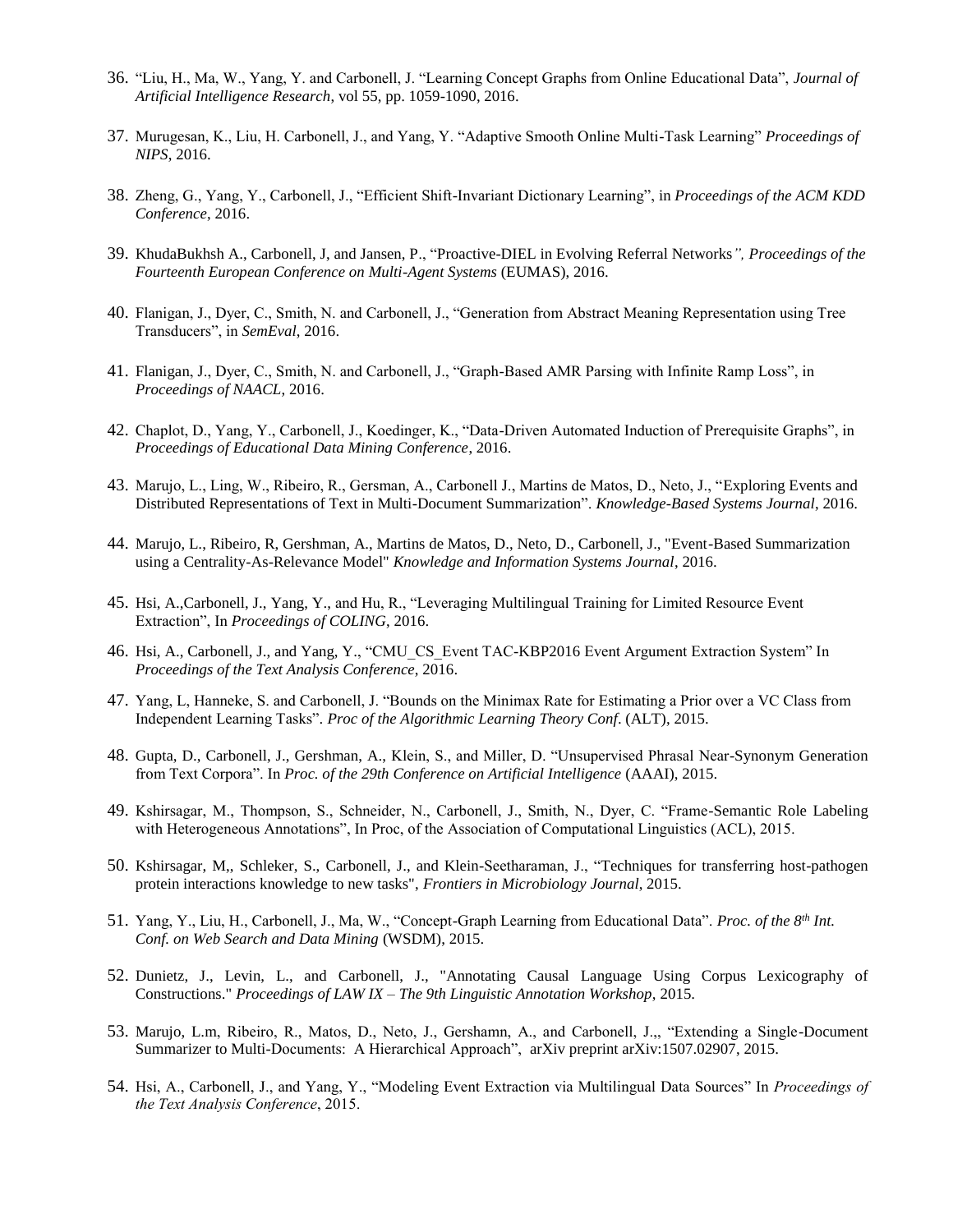- 55. Marujo, L., Portelo, J, Ling, W., Martin de Matos, D., Neto, J., Gershman, A., Carbonell, J., Trancoso, I., Raj, B., "Privacy-Preserving Multi-Document Summarization" *Proc. of the Privacy Preserving Information Retrieval Workshop of the ACM's Special Interest Group in Information Retrieval Conference* (SIGIR), 2014.
- 56. Moon, S., and Carbonell, J. "Proactive Learning with Multiple Class-Sensitive Labelers", in *Proceedings of the International Conference on Data Science and Advanced Analytics*, Shanghai, 2014.
- 57. Wei-Yu, A. Kılınç-Karzan, F., and Carbonell, J., "Saddle Points and Accelerated Perceptron Algorithms", *Proc. of International Conference on Machine Learning* (ICML), Beijing, 2014 (Informs Data Mining student best paper).
- 58. Wei-Yu, A., Ma, W., Yu, Y., Carbonell, J., and Sra S., "Efficient Structured Matrix Rank Miminimization" In *Proceedings of the 27th Neural Information Processing Conference* (NIPS), 2014.
- 59. Flanigan, J., Thomson, S., Carbonell, J., Dyer, C., and Smith, N. "A Discriminative Graph-Based Parser for the Abstract Meaning Representation" In *Proc, of the Association for Computational Linguistics Conference* (ACL), Baltimore, 2014. (Best paper honorable mention).
- 60. Khudbukhsh, A., Jansen, P. and Carbonell, J., "Detecting Non-Adversarial Collusion in Crowd Sourcing" In *Proc. of the Conference on Human Computation and Crowdsourcing* (HCOMP), Pittsburgh, 2014.
- 61. Marujo, L., Carvalho J., Gershman, A., Carbonell, J., Neto, P., Martins de Matos, P. "Textual Event Detection Using Fuzzy Fingerprint", In *Proceedings of IEEE Intelligent Systems*, Warsaw, Poland, September 2014.
- 62. Tastan, O., Qi, Y., Carbonell, J., and Klein-Seetharaman, J., "Refining Literature-Curated Protein Interactions using Expert Opinions". *Proc. of the Pacific Symposium on Biocomputing*, 2014.
- 63. Kshirsagar, M., Carbonell, J. and Klein-Seetharaman, J., "Multi-Task Learning for Host-pathogen Protein Interactions", *Proc of ISMB 2013* and *Bioinformatics*, 2013.
- 64. Yang, L., Blum, A., and Carbonell, J. ["Learnability of DNF with Representation-Specific Queries.](http://www.cs.cmu.edu/~liuy/dnf_queries_ITCS.pdf)" *Innovations in Theoretical Computer Science (ITCS),* 2013.
- 65. Yang. L., and Carbonell, J., "Buy-in-Bulk Active Learning" *Proc of Advances in Neural Information Processing Systems* (NIPS), 2013.
- 66. Kshirsagar, M., Carbonell, J. and Klein-Seetharaman, J., "Multisource Transfer Learning for Host-Pathogen Protein Interaction Prediction in Unlabeled Tasks*", NIPS Wkshp on Machine Learning for Computational Biology*, 2013.
- 67. Flanigan, J., Dyer, C., and Carbonell, J., "Large-Scale Discriminative Training for Statistical Machine Translation Using Held-Out Line Search", *Proc. of North American AC (NAACL)*, 2013.
- 68. Duneitz, J., Levin, L, and Carbonell, J., "The Effects of Lexical Resource Quality on Preference Violation Detection", *Proc. of North American ACL (NAACL)*, 2013.
- 69. Starzl, R., Brandacher, G., Lee, A., Carbonell, J., Zhang, W. Schnieder, J. Gorantla, B. Schneeberger, S., Zheng, X. "Review of the Early Diagnoses and Assessment of Rejection in Vascualrized Composite Allotransplantation", *Clinical and Developmental Immunology*, Article ID 402980, 2013.
- 70. Starzl. R., Wolframd, D., Samora, R. Jefferson, B., Barclay, D., Ho, C., Brandacher, G., Schneeberger, S., Lee, A', Carbonell, J., Bodovtz, Y., "Tissue-Specific Patterns of Capase-1 and Cytokines in Excisional Wounds are Altered by Shock in Skin and Muscle", *Journal of Critical Care*, Vol 28, Issue 1, 2013.
- 71. Ribeiro, R., Marujo, L., Martins de Matos, D., Neto, P., Gershman, A., Carbonell, J., ["Self Reinforcement for](http://www.cs.cmu.edu/~lmarujo/publications/lmarujo_SIGIR_2013.pdf)  [Important Passage Retrieval"](http://www.cs.cmu.edu/~lmarujo/publications/lmarujo_SIGIR_2013.pdf), In *Proceedings of ACM SIGIR Conference*, Dublin, 2013.
- 72. Chen, X., Liu, H., and Carbonell, J., "Structured Sparse Canonical Correlation Analysis", *International Conf, on AI and Statistics* (AISTATS), 2012.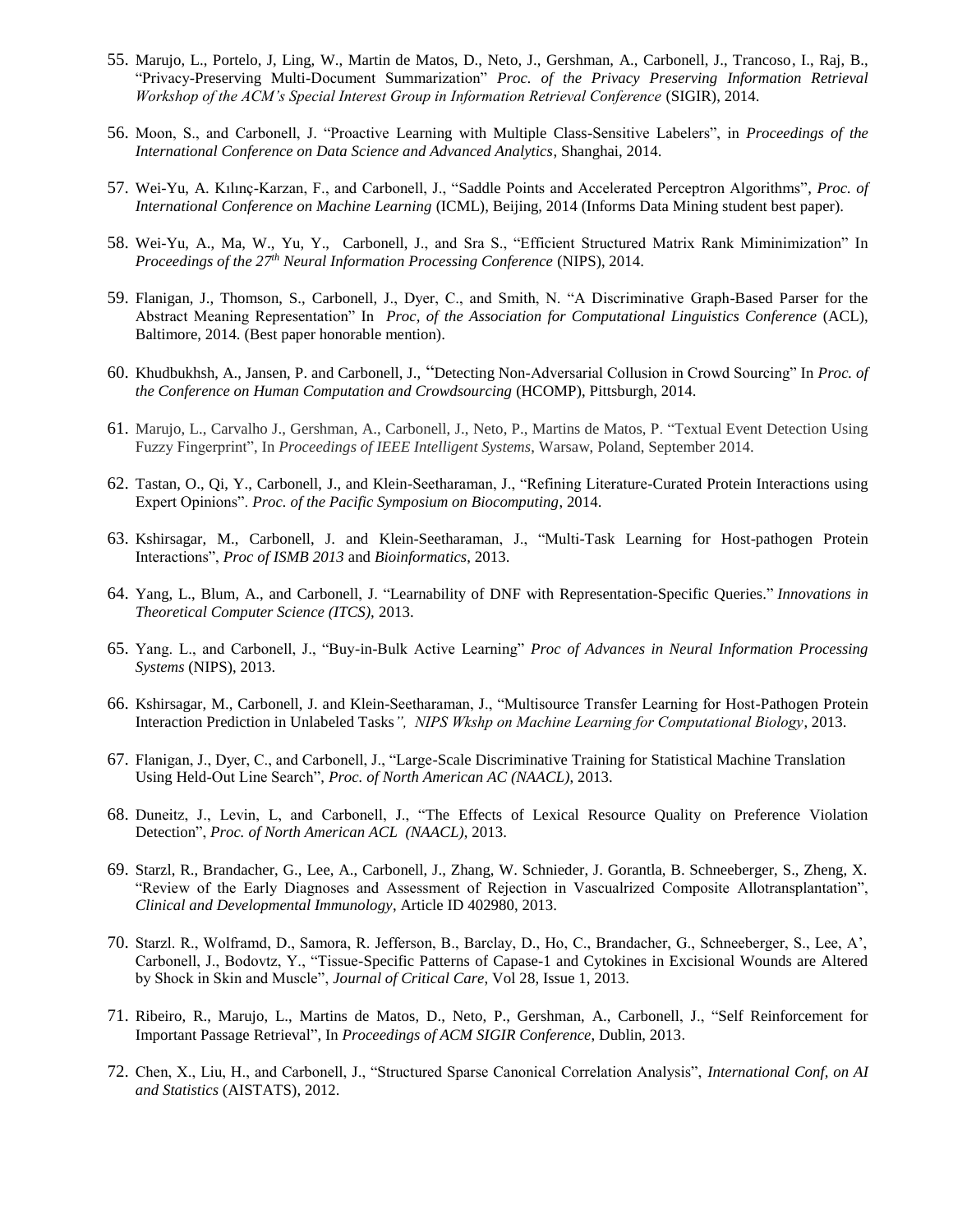- 73. Yang, L. Hanneke, S. and Carbonell., J,, "A Theory of Transfer Learning with Applications to Active Learning," *Machine Learning Journal,* 2012, DOI: 10.1007/s10994-012-5310-y
- 74. Chen, X., He, J., Lawrence, R., and Carbonell, J., "Adaptive Multi-Task Sparse Learning with an Application to fMRI Study", *SIAM International Conference on Data Mining* (SDM), 2012.
- 75. Chen, X., Lin, Q., Kim, S., Carbonell, J., Xing, E., "Smoothing Proximal Gradient Method for General Structured Sparse Learning", *Annals of Applied Statistics*, 2012. (Full version.)
- 76. Ambati, V., Vogel, S. and Carbonell, J., "Collaborative Workflow for Crowdsourcing Translation", *Proc of ACM Conference on Computer Supported Cooperative Work*, Washington, USA. 2012.
- 77. Kshirsagar, M., Carbonell, J. and Klein-Seetharaman, J., "Transfer learning based methods towards the discovery of host-pathogen protein-protein interactions" *Proc of ISMB,* 2012.
- 78. Kshirsagar, M., Carbonell, J. and Klein-Seetharaman, J., "Techniques to cope with missing data in host-pathogen protein interaction prediction" *J of Bioinformatics* 2012 (also presented at ECCB 2012).
- *79.* Starzl R, Zhang W, Wang Y, Brandacher G, Schneeberger S, Gorantla V, Carbonell J, Barclay D, Vodovotz Y, Zheng XX. "Inflammatory Biomarker Patterns Identify Specific Types of Rat Skin Rejection." *3rd International Conference on Transplantomics and Biomarkers in Organ Transplantation*. March 2012.
- 80. Starzl R, Zhang W, Wang Y, Brandacher G, Schneeberger S, Gorantla V, Carbonell J, Barclay D, Vodovotz Y, Zheng XX. "Distinctive Immune Signaling Patterns and Factors in Rat Skin Rejection.*" American Transplant Congress*. June 2012.
- 81. Fu, B., Fink, E., Gibson, G., and Carbonell J., "Indexing and Fast Near-Matching of Billions of Astronomical Objects", *Proc. of IASDS*, 2012.
- 82. Fu, B., Fink, E., Gibson, G., and Carbonell J., "Exact and Approximate Computation of a Histogram of Pairwise Distances between Astronomical Objects", *Proc of AstoHPC*, 2012.
- 83. Uguroglu, S., M. Doyle, R. Biedermann, J. Carbonell. "Cost-sensitive Risk Stratification in the Diagnosis of Heart Disease." *Proc of IAAA*, 2012.
- 84. Yang, L., and Carbonell, J. ["Buy-in-Bulk Active Learning."](http://reports-archive.adm.cs.cmu.edu/anon/ml2011/CMU-ML-12-110.pdf) *Tech report CMU-ML-12-110*., 2012.
- 85. Yang, L. Hanneke, S., and Carbonell, J." [Bounds on the Minimax Rate for Estimating a Prior over a VC Class from](http://reports-archive.adm.cs.cmu.edu/anon/ml2011/CMU-ML-12-112.pdf)  [Independent Learning Tasks"](http://reports-archive.adm.cs.cmu.edu/anon/ml2011/CMU-ML-12-112.pdf). *Tech report CMU-ML-12-112*., 2012.
- 86. Marujo, L., Ling, W., Gershman, A., Carbonell, J., Neto, J., Martins de Matos, D., ["Recognition of Named-Event](http://www.cs.cmu.edu/~lmarujo/publications/lmarujo_Coling_2012.pdf)  [Passages in News Articles,](http://www.cs.cmu.edu/~lmarujo/publications/lmarujo_Coling_2012.pdf)" In *Proceedings of 24th International Conference on Computational Linguistics*  (COLING), Mumbai, 2012.
- 87. Marujo, L., Ribeiro, R., Martins de Matos, D., Neto, J., Gershman, A., Carbonell, [J., "Key Phrase Extraction of](http://www.cs.cmu.edu/~lmarujo/publications/lmarujo_TSD_2012.pdf)  [Lightly Filtered Broadcast News,"](http://www.cs.cmu.edu/~lmarujo/publications/lmarujo_TSD_2012.pdf) In *Proceedings of 15th International Conference on Text, Speech and Dialogue* (TSD), Brno, Czech Republic, 2012.
- 88. Marujo, L., Gershman, A.,, Carbonell, J., Frederking, R., Neto, J., ["Supervised Topical Key Phrase Extraction of](http://www.cs.cmu.edu/~lmarujo/publications/lmarujo_LREC_2012.pdf)  [News Stories using Crowdsourcing, Light Filtering and Co-reference Normalization,"](http://www.cs.cmu.edu/~lmarujo/publications/lmarujo_LREC_2012.pdf) In *Proceedings of the 8th International Conference on Language Resources and Evaluation* (LREC), Istanbul, 2012
- 89. Balakrishnan, S., Kamisetty, H., Carbonell, J., Lee, S., Langmead, C., "Learning Generative Models for Protein Fold Families", *Proteins*, Vol 79, Issue 4, pp 1061-1078, 2011,
- 90. Chen, X., Qi, Y., Bai, Q., Carbonell, J. "Sparse Latent Semantic Analysis", *Proc of SIAM International Conference on Data Mining* (SDM), 2011.
- 91. Chen, X., Lin, Q., Kim, S. Carbonell, J. Xing, P. "Smoothing Proximal Gradient Method for Generalized Structure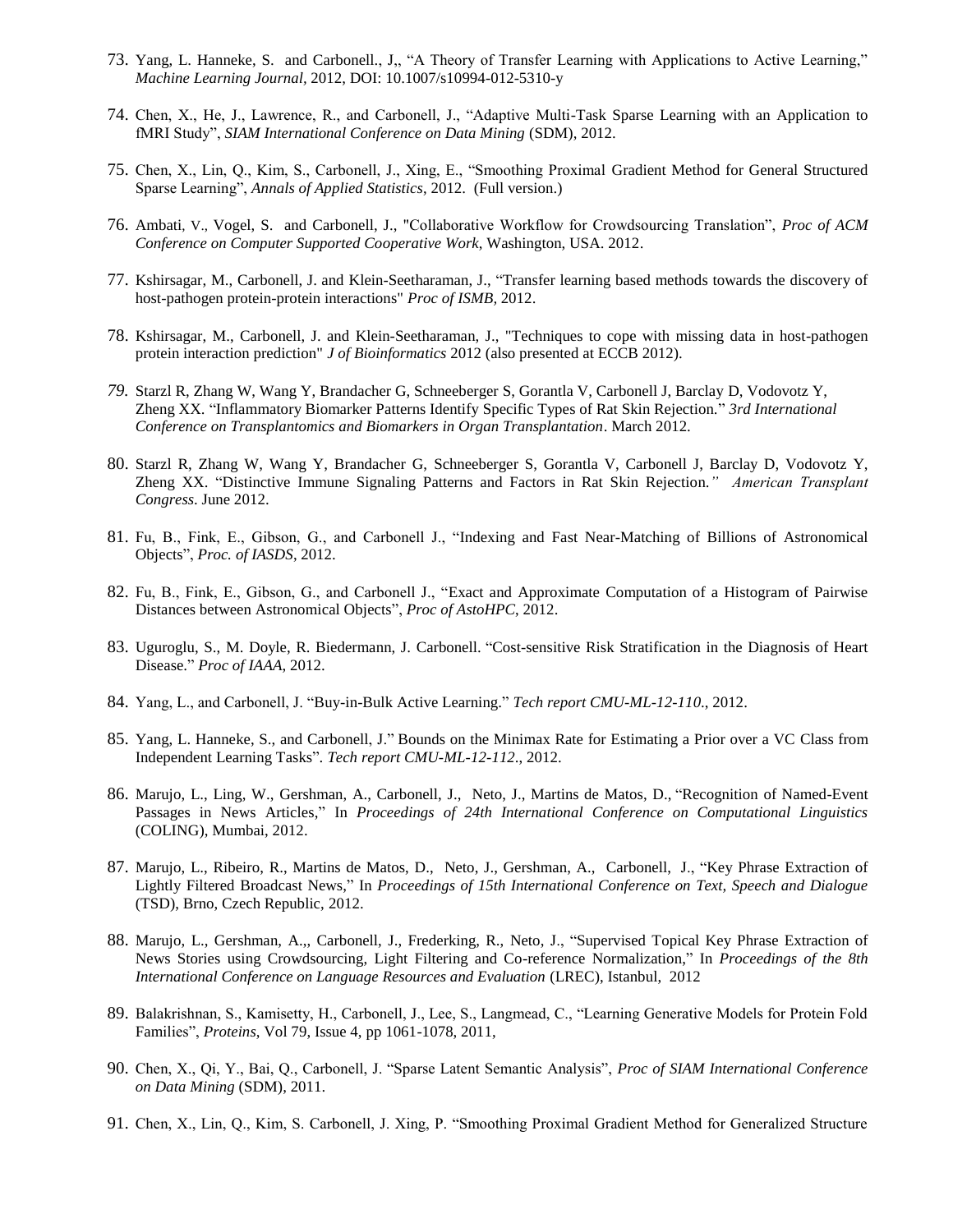- 92. Yang, L, Hanneke, S., Carbonell, J. "The Identifiability of Priors from Bounded Sample Sizes with Applications to Transfer Learning", Proc of the 24th *Proc of the Annual Conference on Learning Theory* (COLT), Budapest, 2011.
- 93. Yang, L. Hanneke, S., Carbonell, J., "The Sample Complexity of Self-Verifying Bayesian Active Learning", *Proc of the International Conference on Artificial Intelligence and Statistics* (AISTATS), 2011.
- 94. Uguroglu, S, and J. Carbonell. "Feature Selection for Transfer Learning." *Proc of ECML/PKDD* (3) 2011. 430-442.
- 95. Kshirsagar, M., Zhao, Z., Iia, J.m Tastan, O., Singh, I., Carbonell, J. and Klein-Seetharaman, J., "Virus Interactions with Huamn Signal Transduction Patterns", International Jouinral of Computational Biology and Drug Desigh (4(1): 83-105, 2011.
- 96. Ambati, V., Vogel S., and Carbonell, J., "Multi-Strategy Approaches to Active Learning for Statistical Machine Translation", *Proc of the the 13th Machine Translation Summit*, Xiamen, China. 2011
- 97. Ambati, V., Hewavitharana, S., Vogel, S., Carbonell, J., "Active Learning with Multiple Annotations for Comparable Data Classification Tasks", *Proc of Comparable Corpora workshop of ACL*, 2011.
- 98. Ambati V., Vogel, S., Carbonell, J. "Towards Task Recommendation in Micro-Task Markest", *Proc of 3rd Workshop on Human Computation of AAAI*, 2011.
- 99. Gopal, S., Yang, Y., Salomatin, K, and Carbonell, J., "Statistical Learning for file-type Identification," *International Conference on Machine Learning Applications* (ICMLA), 2011.
- 100. Marujo, L., Bugalho, M., Neto, P., Gershman, A., Carbonell, J., ["Hourly Traffic Prediction of News Stories"](http://www.inesc-id.pt/pt/indicadores/Ficheiros/7589.pdf), In *3rd International Workshop on Context-Aware Recommender Systems* held as part of the 5th ACM RecSys Conference, Chicago, 2011.
- 101. Balakrishnan S., Tastan O., Carbonell J., and Klein-Seetharaman J., "Alternative Paths in HIV-1 Targeted Human Signal Transduction Pathways." *BMC Genomics*, Vol. 10. 2010. (Shorter version in *International Conference on Bioinformatics*, 2009.)
- 102. Balakrishnan, S., Kamisetty, H, Carbonell, J., Lee, S. and Langmead, C., "Learning Networks of Statistical Couplings in Protein Fold Families using L1-regularization", *Proc. of Structural Bioinformatics and Computational Biophysics*, 2010.
- 103. He, J., and Carbonell, J. "Co-Selection of Features and Instances for Unsupervised Rare Category Analysis." *Proceedings of the SIAM International Conference on Data Mining*, Columbus, OH 2010
- 104. Donmez, P., Carbonell, J., Schneider, J., "A Probabilistic Framework to Learn from Multiple Annotators with Time-Varying Accuracy", *Proceedings of the SIAM International Conference on Data Mining*, Columbus, OH 2010.
- 105. Donmez, P. and Carbonell, J. "From Active to Proactive Learning" in *Advances in Machine Learning I*," Koronacki, J, Ras, Z. Wierzchoin S, and Karprzyk (eds.), Studies in Computational Intelligence Series, Vol. 262. pp 97-120.. Springer, 2010.
- 106. Xiong, L., Chen, X., Huang, T., Schneider, J., Carbonell, J., "Temporal Collaborative Filtering with Bayesian Probabilistic Tensor Factorization", *Pro. of the SIAM International Conf. on Data Mining*, Columbus, OH, 2010.
- 107. Carbonell, J. "Intelligent Resource Collection for Low-Density Languages" (extended abstract of invited talk), In *Proceedings of LREC*, 2010.
- 108. Chen, X., Liu, Y. Liu, H., Carbonell, J., "Learning Spatial-Temporal Varying Graphs with Applications to Climate Change Analysis", in Proc of the Twenty-fourth Conference on Artificial Intelligence (AAAI), 2010.
- 109. Bilotti, M., Elsas, J., Carbonell, J., and Nyberg, E., "Rank Learning for Factoid Question Answering with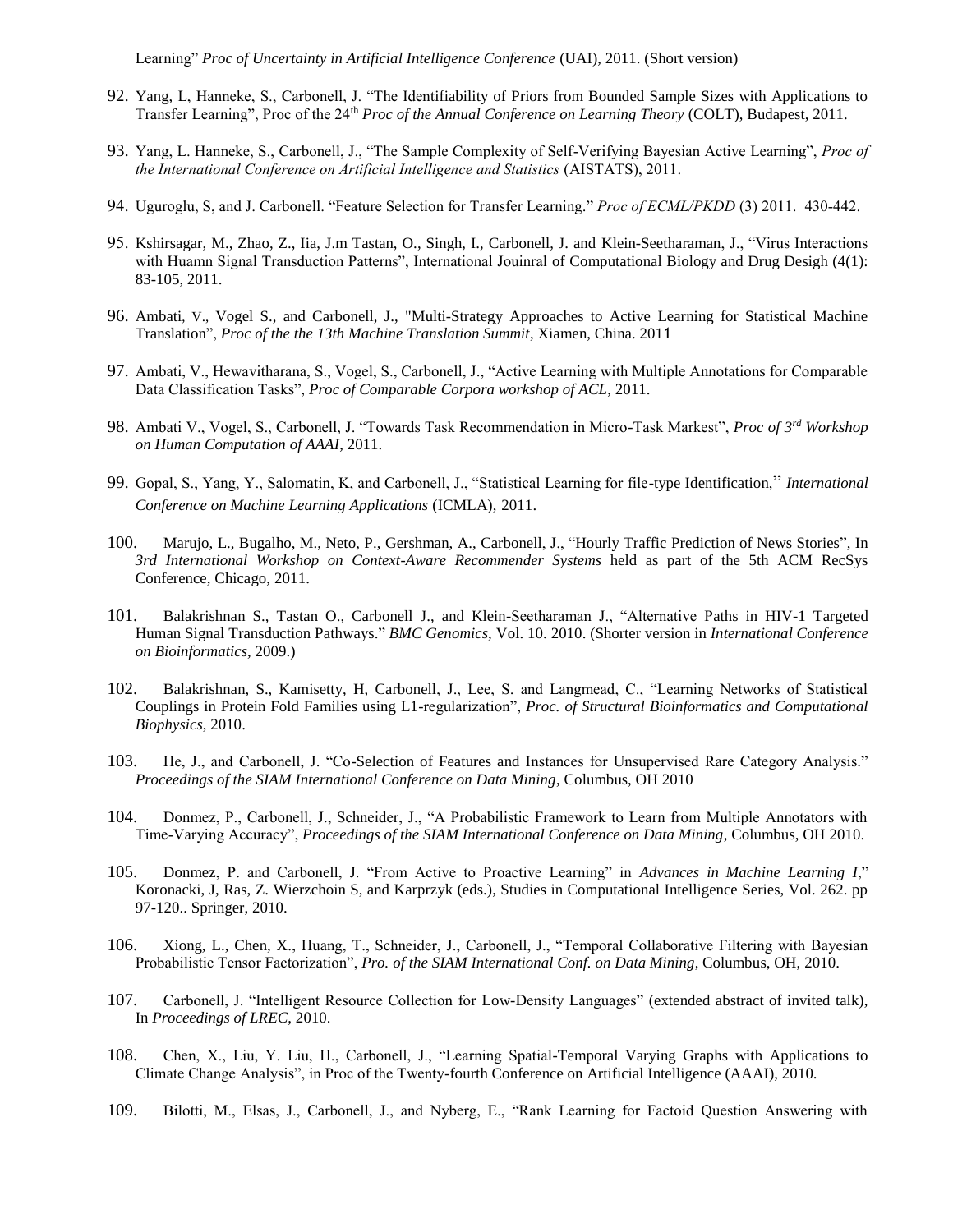Linguistic and Semantic Constraints", *Proc. of the 19th ACM Internal Conference on Information and Knowledge Managemen*t (CIKM), 2010.

- 110. Zhao Z, Xia J, Tastan O, Singh I, Kshirsagar M, Carbonell J, Klein-Seetharaman J. "Virus Interactions with Human Transduction Pathways", *International Journal of Computational Biology Drug Discovery*. 2011;4(1):83- 105. doi: 10.1504/IJCBDD.2011.038658. Epub 2011 Feb 17.PM ID:21330695.
- 111. Gangadharaiah, R., Brown, R. and Carbonell, J. "Monolingual Distributional Profiles for Word Substitution in Machine Translation", *The 23rd International Conference on Computational Linguistics*, (COLING2010), China, August 2010.
- 112. Gangadharaiah R., Brown, R. and Carbonell, J., "Automatic Determination of Number of clusters for creating Templates in Example-Based Machine Translation", *The 14th Annual Conference of the European Association for Machine Translation,* (EAMT2010), France, May 2010.
- 113. Chen, X., Qi, Y., Bai, B., Lin, Q., Carbonell, J., "Learning Preferences with Millions of Parameters by Enforcing Sparsity", International Conference on Data Mining (ICDM), 2010.
- 114. Chen, X., Lin, Q., Kim, S., Carbonell, J., and Xing, E., "An Efficient Proximal-Gradient Method for General Structured Sparse Learning", ArXiv: 1005.4717, 2010 (also in NIPS workshop on Sparse Modeling).
- 115. Chen, X., Kim, S., Lin, Q., Carbonell, J., Xing, E., "Graph-Structured Multi-Task Regression and an Efficient Optimization Method for General Fused Lasso", arXiv:1005.3579, 2010.
- 116. Chen, X., Bai, B., Qi, Y., Lin Q., and Carbonell. J., "Sparse Latent Semantic Analysis", NIPS Workshop on Practical Applications of Sparse Modeling, 2010.
- 117. Ambati, V., Vogel, S. and Carbonell, J., "Active Learning-Based Elicitation for Semi-Supervised Word Alignment", In *Proceedings of the Association for Computational Linguistics* (ACL), Uppsala, Sweden, 2010.
- 118. Ambati, V., Vogel, S., and Carbonell, J., "Active Semi-Supervised Learning for Improving Word Alignment", In *Proceedings of the Active Learning for NLP Workshop, NAACL*, Los Angeles, USA, 2010.
- 119. Ambati, V., Vogel, S. and Carbonell, J., "Active Learning and Crowd-Sourcing for Machine Translation", *Proceedings of LREC*, 2010.
- 120. Kim, J., Brown, R. and Carbonell, J "Chunk-Based EBMT". In *Proceedings of the 14the Workshop of the European Association for Machine Translation,* Raphael, France, 2010.
- 121. Mohamed, T., Carbonell, J. and Ganapathiraju, M., "Active Learning for Human Protein-Protein Interaction Prediction. *BMC Informatics*, Vol 11, Supp 1, 2010.
- 122. Osmanbeyogly, H., Wehner, J., Carbonell, J. and Ganapathiraju, M., "Active Learning for Membrane Protein Structure Prediction", *BMC Informatics*, Vol 11, Supp 1, 2010.
- 123. Yang, L., Hanneke, S., Carbonell, J., "Bayesian Active Learning Using Arbitrary Binary-Valued Queries", *Proc of the 21st International Conference on Algorithmic Learning Theory* (ALT), 2010.
- 124. Xiong, L, Chen, X., Huang, T., Schneider, J., and Carbonell, J., "Time-Evolving Collaborative Filtering", SIAM International Conference on Data Mining (SDM), 2010.
- 125. Yang, L., Hanneke, J., and Carbonell, J., "The Sample Complexity of Self-Verifying Bayesian Active Learning", *Tech Report* CMU-ML-10-105, 2010.
- 126. Sharifi, M., Finke, E., and Carbonell, J. "Learning Personalized Security Settings", Proceedings of the IEEE SMC, 2010.
- 127. Qi Y, Tastan O, Carbonell JG, Klein-Seetharaman J, Weston J., "Semi-Supervised Multi-Task Learning for Predicting Interactions Between HIV-1 and Human Proteins," *Bioinformatics*. 2010. Sep 15;26(18):i645-52. PMID: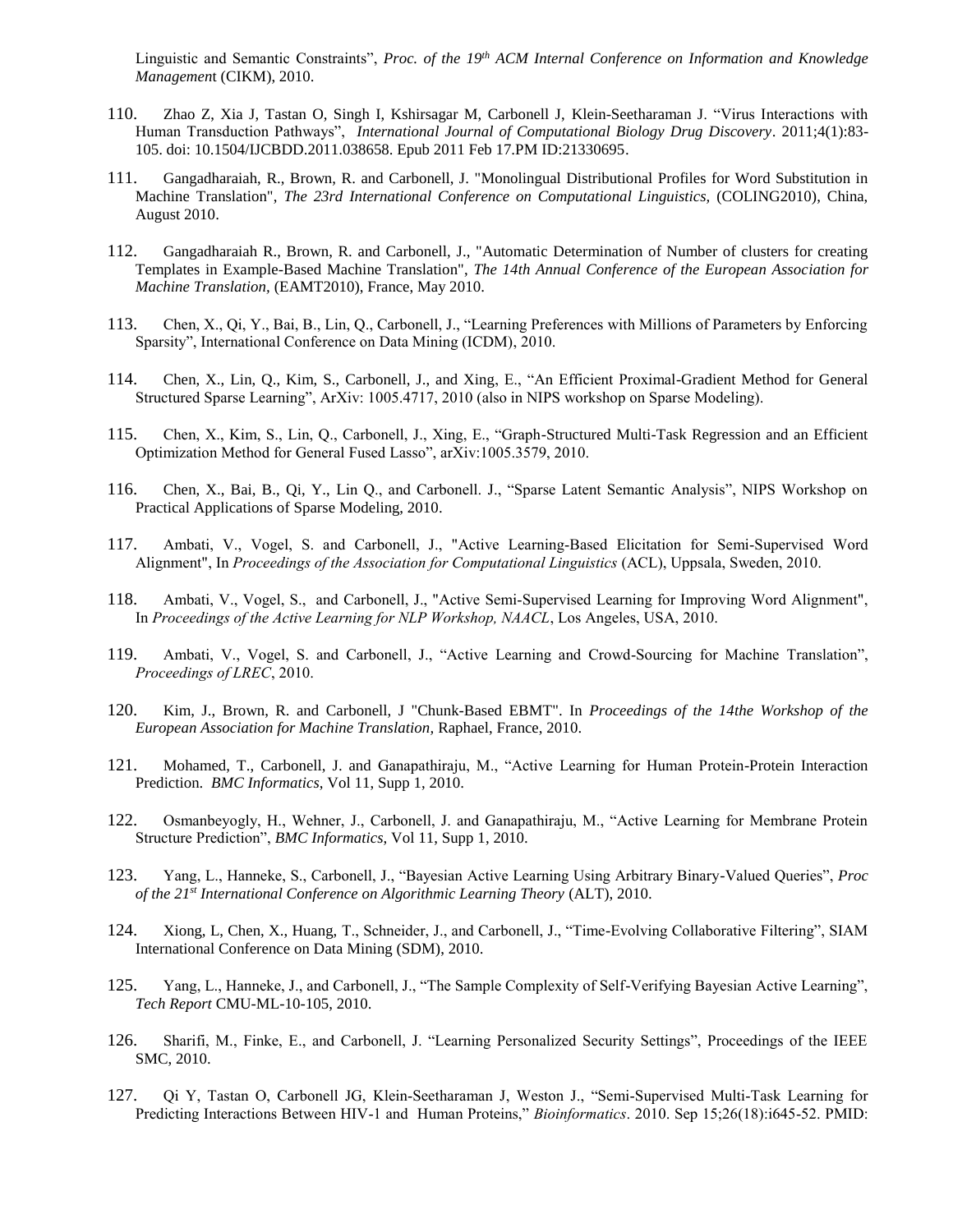20823334.

- 128. Balakrishnan, S., Kamisetty, H., Carbonell, J., Langmead, C., "Structure Learning Generative Models for Protein Fold Families" Tech report CMU-CS-09-177. 2009.
- 129. Yang, L. and Carbonell, J., "Cost Complexity of Proactive Learning via a Reduction to Realizable Active Learning", Tech report CMU-ML-09-113*.* 2009.
- 130. Yang, L. and Carbonell, J., "Adaptive Proactive Learning with Cost-Reliability Tradeoff", *Tech report CMU-ML-09-114*, 2009.
- 131. Donmez, P., Carbonell, J, and Schneider, J. "Efficiently Learning the Accuracy of Labeling Sources for Selective Sampling*", Proceedings of the 15th ACM Knowledge and Data Discovery Conference* (KDD-09), 2009.
- 132. Donmez, P., Carbonell, J. "Active Sampling for Rank Learning via Optimizing the Area Under the ROC Curve", In *Proceedings of the 31st European Conference on Information Retrieval* (ECIR '09), Toulouse, France 2009.
- 133. He, J. and Carbonell, J. "Prior-Free Rare Category Detection" In *Proceedings of the SIAM International Conference on Data Mining* (SDM09), 2009.
- 134. Chen, X., Pan, W., Kwok, J. and Carbonell, J. "Accelerated Gradient Method for Multi-Task Sparse Learning Problems", *Proceedings of the International Conference on Data* Mining. (ICDM), 2009.
- 135. Tastan O, Qi Y, Carbonell, J, and Klein-Seetharaman, J. "Prediction of Interactions between HIV-1 and Human Proteins by Information Integration." *In Proceedings of the Pacific Symposium on Biocomputing* 14:516-527, 2009.
- 136. Elsas, J. and Carbonell, J., "It Pays to be Picky: An Evaluation of Thread Retrieval in Online Forums," *Proceedings of the 32nd Annual International ACM SIGIR Conference on R&D on Information Retrieval*, 2009.
- 137. Elsas, J., Donmez, P., Callan, J. and Carbonell, J. "Pairwise Document Classification for Relevance Feedback*", In Proceedings of TREC*, 2009
- 138. Fink, E., Sarin, A., and. Carbonell, J. "Analysis of uncertain data: Smoothing of histograms**",** In *Proceedings of the IEEE International Conference on Systems, Man, and Cybernetics,* 2009
- 139. Gershman, A. Fink, A., Fu, B., and Carbonell, J. "Analysis of uncertain data: Evaluation of given hypotheses" In *Proceedings of the IEEE International Conference on Systems, Man, and Cybernetics*, 2009
- 140. Gershman, A., Fink, E., Fu, B. and. Carbonell, J. "Analysis of uncertain data: Selection of probes for information gathering**",** In *Proceedings of the IEEE International Conference on Systems, Man, and Cybernetics*, 2009.
- 141. Gelernter, J. Cao, D., Lu, R. Fink, E. and Carbonell J. "Creating and visualizing fuzzy document classification." In *Proceedings of the IEEE International Conference on Systems, Man, and Cybernetics*, 2009
- 142. Ambati, V., Lavie, A. and Carbonel, J. "Extraction of Syntactic Translation Models from Parallel Data using Syntax from Source and Target Languages." In *Proceedings of Machine Translation Summit XII*, Canada, 2009.
- 143. Ambati, V., and Carbonell, J. "Proactive Learning for Building Machine Translation Systems for Minority Languages." *NAACL HLT Workshop on Active Learning for NLP*. Boulder, CO. 2009.
- 144. Tastan O., Qi Y., Carbonell J., and Klein-Seetharaman J., "Prediction of HIV-1 Human Protein Interactome" (extended abstract), *VIII European Symposium of The Protein Society,* Zurich. June, 2009.
- 145. Tastan O.**,** Carbonell J., and Klein-Seetharaman J. "Refining the HIV-1, Human Protein Interaction Network with Multiple Expert Opinions" (extended abstract), The *23rd Annual Meeting of the Groups Studying the Structures of AIDS-Related Systems and their Application to Targeted Drug Design*, Bethesda, MD, Jun 25-26, 2009.
- 146. Rashmi G., Brown, R. and Carbonell, J. "Active Learning in Example-Based Machine Translation", Proc. Of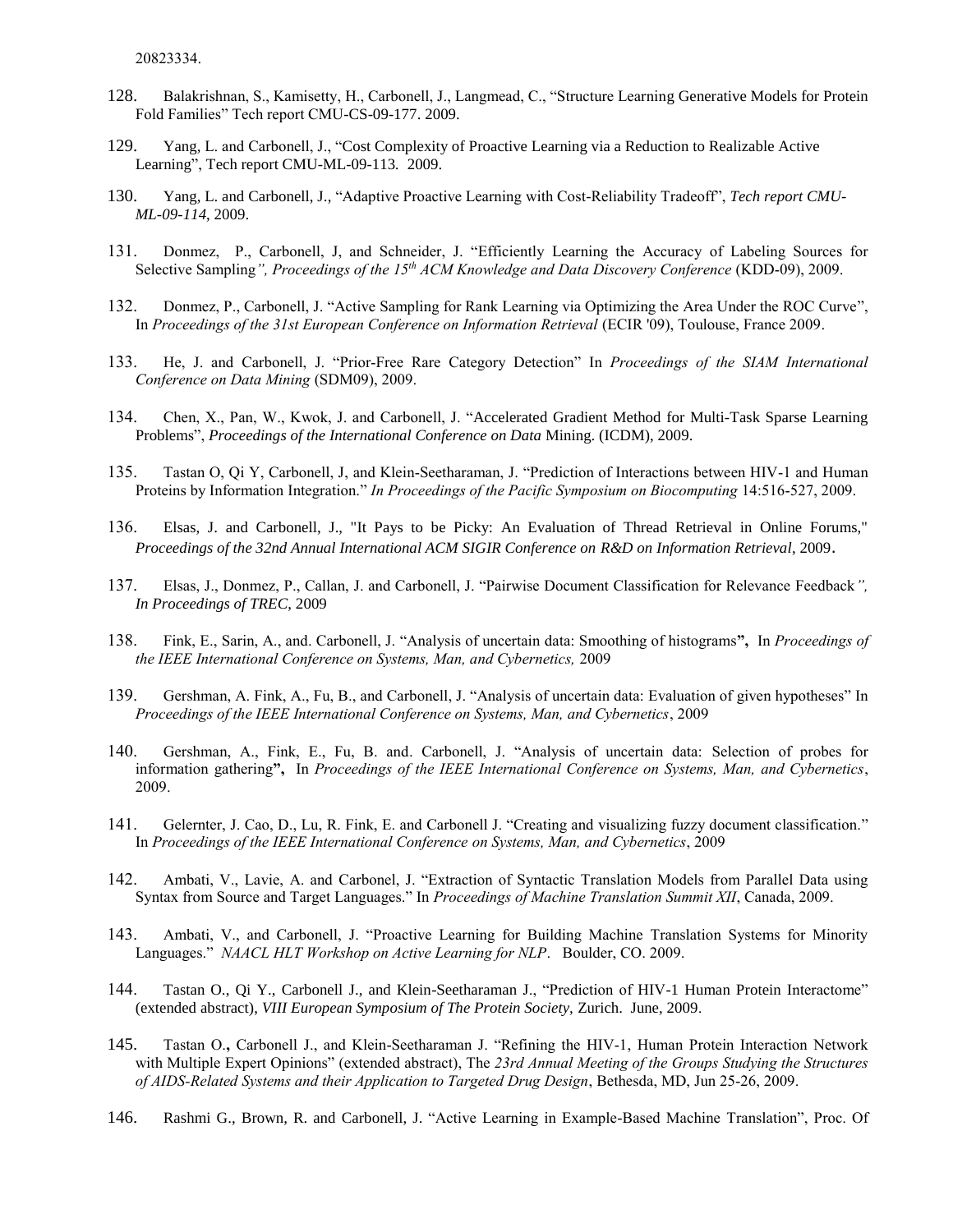*The 17th Nordic Conference on Computational Linguistics,* Odense, Denmark, May 2009.

- 147. Donmez, P., Carbonell, J. "Proactive Learning: Cost-Sensitive Active Learning with Multiple Imperfect Oracles", In *Proceedings of the 17th ACM Conference on Information and Knowledge Management.* Napa Valley, 2008.
- 148. Donmez, P. and Carbonell, J. "Optimizing Estimated Loss Reduction for Active Sampling in Rank Learning", In *Proceedings of the International Conference in Machine Learning*, Helsinki, 2008.
- 149. Cheng, B. and Carbonell, J. "Statistical Detection of Resistance-Associated Mutations Using Techniques from Human Language Technologies". *XVII International HIV Drug Resistance Workshop*, Sitjes, Spain. 2008.
- 150. Freed, M., Carbonell, J., Gordon, G., Hayes, J., Meyers, B., Siewiorek, D., Smith, S., Steinfeld, A. and Tomasic. A., "RADAR: A Personal Assistant that Learns to Reduce Email Overload", in *Proceedings of the 23rd American Association of Artificial Intelligence Conference*, Chicago, 2008.
- 151. Jin, C. and Carbonell, J. "Predicate Indexing for Incremental Multi-Query Optimization", In *Proceedings of the ISMIS 2008 Symposium*, Springer LNCS series, 2008.
- 152. He, J, and Carbonell, J. "Rare Class Discovery Based on Active Learning". In *Proceedings of the 10th International Symposium on Artificial Intelligence and Mathematics* (SIAM), Florida, 2008.
- 153. Donmez, P. and Carbonell, J. "Paired Sampling in Density-Sensitive Active Learning". In *Proceedings of the 10th International Symposium on Artificial Intelligence and Mathematics* (SIAM), Florida, 2008.
- 154. Monson, C., Font-Llitjos, A., Levin, L, Lavie, A. Alvarez, A., Aaranovich, R., Carbonell, J., Frederking, R., Peterson, E., Probst, K, and Ambati, V. "Linguistic Structure and Bilingual Informants to Induce Machine Translation of Lesser-Resourced Languages", in *Proceedings of LREC*, 2008.
- 155. Monson, C., Lavie, A., Carbonell, J. and Levin L., "Evaluating an Agglutinative Segmentation Model for ParaMor", In *Proceedings of the 10th Meeting of the ACL Special Interest Group in Computational Morphology and Phonology* (SIGMORPHON), 2008.
- 156. Carvalho, V. Elsas, J., Cohen, W. Carbonell, J., "Suppressing Outliers in Pairwise Preference Ranking," *Proceedings of the 17th annual ACM Conference on Information and Knowledge Management,* 2008
- 157. Elsas, J., Arguello, J., Callan J. and Carbonell, J., "Retrieval and Query-Expansion Models for BLOG-Feed Search", *Proceedings of the 31st ACM's SIGIR Conference on Information Retrieval*, 2008.
- 158. Arguello, J, Elsas, J. Callan, J., and Carbonell, J. "Document Representation and Query Expansion Models for Blog Recommendation," *Proceedings of the Second International Conference on Weblogs and Social Media (ICWSM)*, 2008. (Best Paper nominee)
- 159. Carvalho, V., Elsas, J, Cohen, W., and Carbonell, J., "A Meta-Learning Approach for Robust Rank Learning", *Proceedings of the SIGIR Workshop on Learning to Rank for Information Retrieval*. 2008.
- 160. Elsas, J. Carvalho, R., and Carbonell, J. "Fast Learning of Document Ranking Functions with the Committee Perceptron". In *Proceedings of the 1st ACM International Conference on Web Search and Data Mining*, Stanford U, CA, 2008.
- 161. Fu, B., Fink, E. and. Carbonell, J. "Analysis of uncertain data: Tools for representation and processing", In *Proceedings of the IEEE International Conference on Systems, Man, and Cybernetics*, pages 3256-3260, 2008.
- 162. Carpentier, A., Sharifi, M., Fink, E. and Carbonell, J., "Scheduling with uncertain resources: Learning to ask the right questions", In *Proceedings of the IEEE International Conference on Systems, Man, and Cybernetics*, pages 2543-2547, 2008.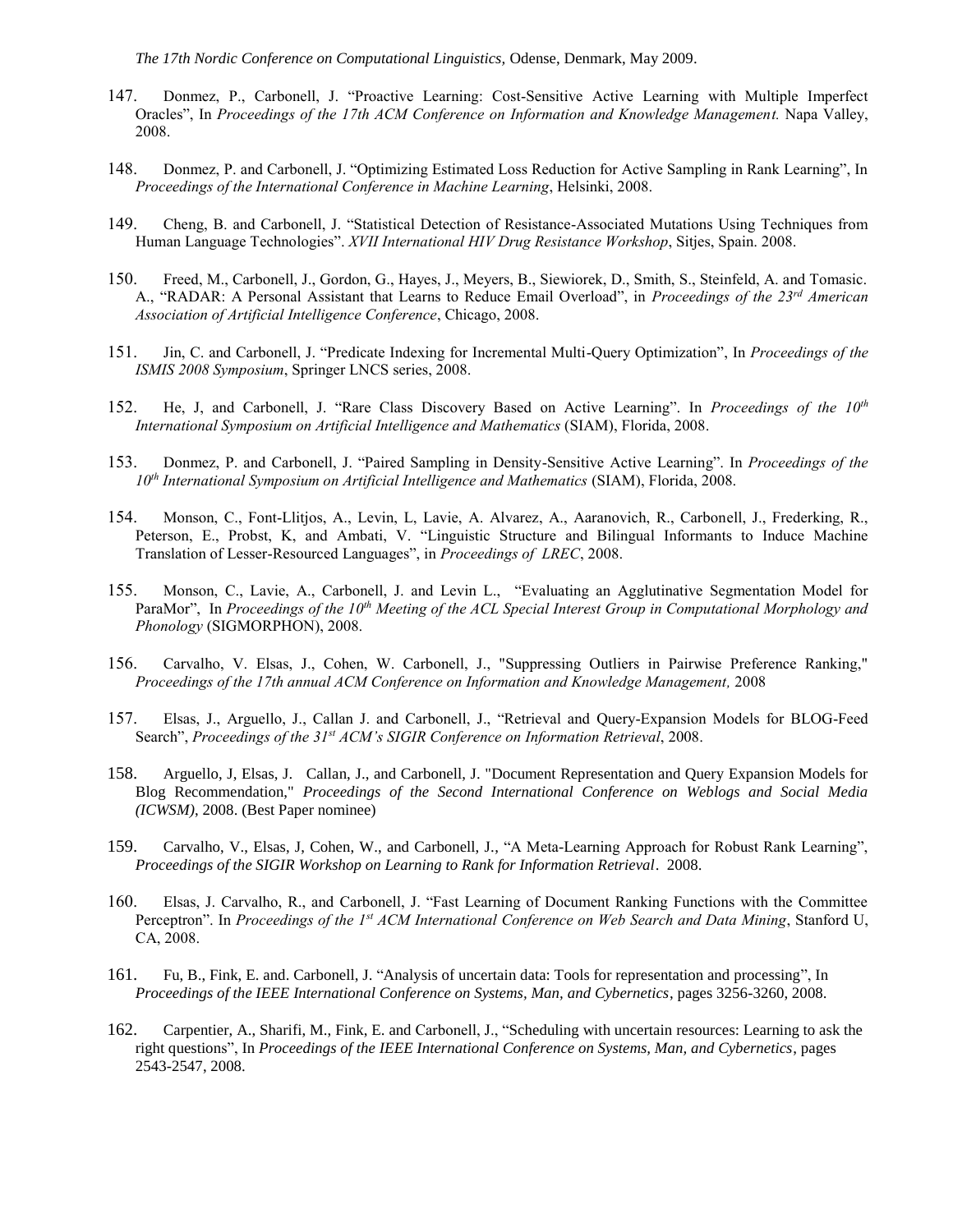- 163. Gardiner, S., Fink, E. and Carbonell, J., "Scheduling with uncertain resources: Learning to make reasonable assumptions", In *Proceedings of the IEEE International Conference on Systems, Man, and Cybernetics*, pages 2554- 2559, 2008.
- 164. Elsas, J. Arguello, J. Callan, J, and Carbonell, J. "Retrieval and Feedback Models for BLOG Distillation and Mining", In *Proceedings of the Text Retrieval Conference* (TREC), National Institute of Standards and Technology, MD, 2007 (Top performing system in the TREC BLOG-distillation track).
- 165. He, J, and Carbonell, J. "Nearest-Neighbor Based Active Learning for Rare Category Detection", In *Proceedings of the 21st Annual Conference on Neural Information Processing* (NIPS-2007), Vancouver, Canada. 2007
- 166. Donmez, P. Carbonell, J. and Bennett, P. "Dual-Strategy Active Learning", In Proceedings of the 18<sup>th</sup> Annual European Conference on Machine Learning (ECML-2007), Warsaw, Poland. 2007.
- 167. Liu, Y. Carbonell, J., and Gopalakrishnan, V. "Protein Quaternary Fold Recognition Using Conditional Graphical Models." In *Proceedings of the Twentieth International Joint Conference on Artificial Intelligence (IJCAI-07).* Hyderabad, India. 2007.
- 168. Lita, L. and Carbonell, J., "Cluster-Based Selection of Statistical Answering Strategies." In *Proceedings of the Twentieth International Joint Conference on Artificial Intelligence (IJCAI-07).* Hyderabad, India. 2007.
- 169. He, J., Carbonell, J. and Liu, Y., "Graph-Based Semi-Supervised Learning as a Generative Model." In *Proceedings of the Twentieth International Joint Conference on Artificial Intelligence (IJCAI-07).* Hyderabad, India. 2007.
- 170. Cheng B and Carbonell J., "Combining N-grams and Alignment in G-Protein Coupling Specificity Prediction" *Advances in Bioinformatics & Computational Biology: 5th Asia-Pacific Bioinf Conf*, Imperial College Pr, p. 363- 372. 2007.
- 171. Monson, C., Carbonell, J., Lavie, and Levin, L., "ParaMor: Finding Paradigms across Morphology", In *Proceedings of CLEF Morpho-Challenge Workshop*, 2007.
- 172. Monson, C., Carbonell, J., Lavie A., and Levin, L., "ParaMor: Minmally-Supervised Induction of Paradigm Structure and Morphological Analysis", In *Proceedings of the 9th Meeting of the ACL's SIGMORPHON*, 2007.
- 173. Carbonell, J., Klein, S., Miller, Steinbaum, M., D., Grassiany, T., and Frey, J., "Context-Based Machine Translation" In *Proceedings of the Association for Machine Translation of the Americas (AMTA-2006)*, Boston, 2006.
- 174. Liu Y, Carbonell J, Weigele P, Gopalakrishnan. V, ''Segmentation Conditional Random Fields (SCRFs): A New Approach for Protein Fold Recognition,'' *Journal of Computational Biology*, Vol. 13, No. 2, 2006. [Longer version of RECOMB-05 paper.]
- 175. Jin, C. and Carbonell J., "ARGUS: Efficient Scalable Continuous Query Optimization for Large-Volume Data Streams," In *Proceedings of the 10th International Database Engineering & Applications Symp. (IDEAS-06),* 2006*.*
- *176.* Jin, C. and Carbonell J., "Incremental Aggregation on Multiple Continuous Queries", In *Proceedings of the 16th International Symposium on Methodologies for Intelligent Systems (ISMIS-06),* Springer LNCS book series, 2006
- *177.* Carbonell, J., Fink, E. Jin, C., Gazen, C., Jennings, M.., Saxena A., Satish, V., Ananthraman, S., Dietrich D., Mani, G., Tittle J., and Durbin, P. "Scalable Data Exploration and Novelty Detection", In *Novel Intelligence from Massive Data Conference (NIMD-06)*, Arlington VA, 2006.
- *178.* Pedro V., Nyberg E. and Carbonell, J., "Federated Ontology Search", In *Proceedings of Semantic Information Integration and Knowledge Discovery*, Indonesia, 2006.
- *179.* Rashmi Gangadharaiah, Ralf Brown and Jaime Carbonell, "Spectral Clustering for Example-Based Machine Translation", Proc. Of *HLT-NAACL,* New York, USA, 2006.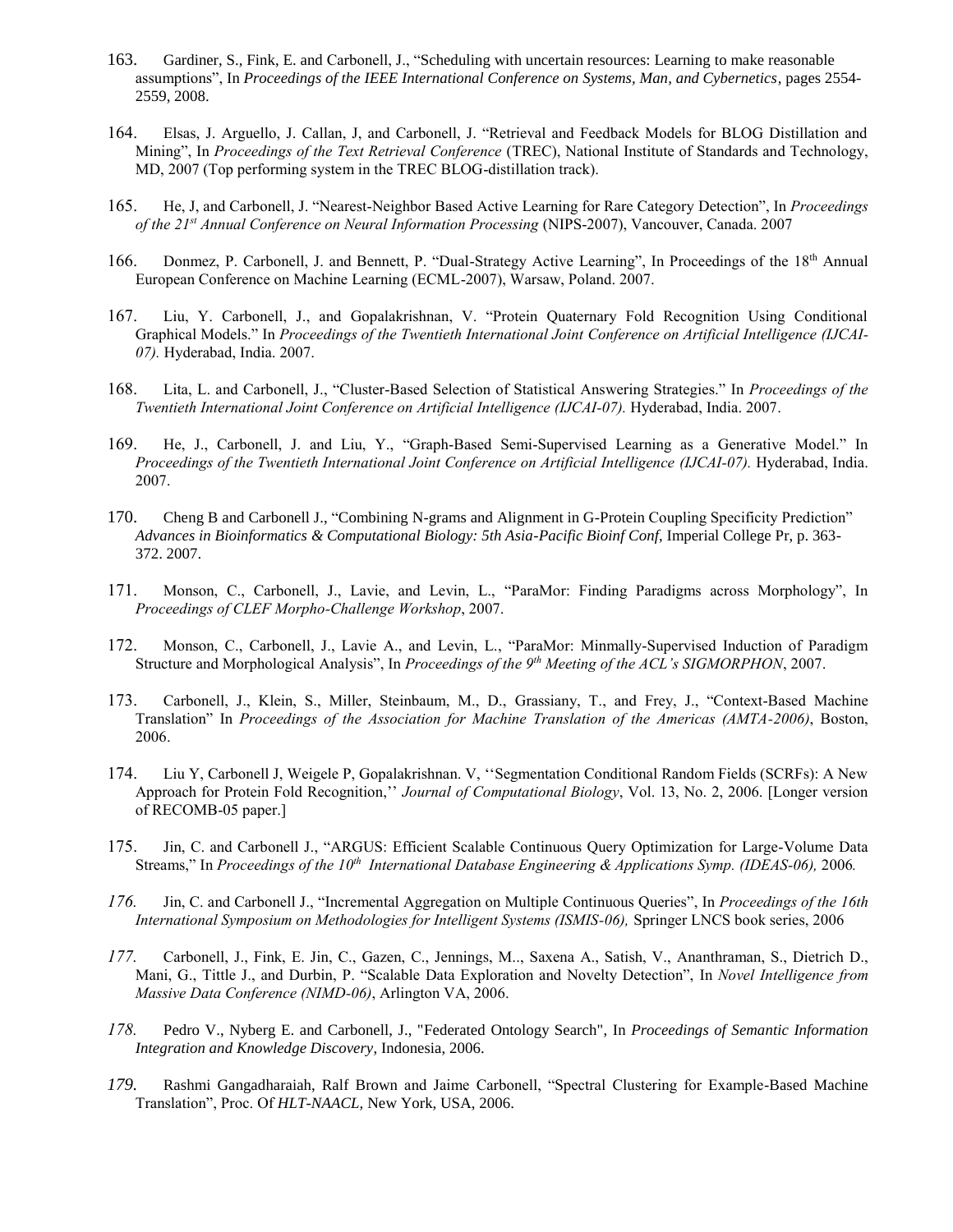- *180.* Fink, E., Bardak, U., Rothrock, B., and Carbonell, J., "Scheduling with Uncertain Resources: Collaboration with the User**."** In *Proceedings of the IEEE International Conference on Systems, Man, and Cybernetics*, pages 11-17, 2006.
- *181.* Fink, E., Jennings, M., Bardak, U., Oh, J., Smith, S., and Carbonell, J., "Scheduling with Uncertain Resources: Search for a Near-Optimal Solution. In *Proceedings of the IEEE International Conference on Systems, Man, and Cybernetics,* pages 137-144, 2006.
- *182.* Bardak, U., Fink, U., and Carbonell, J., "Scheduling with Uncertain Resources Part 2: Representation and Utility Function", In *Proceedings of the IEEE International Conference on Systems, Man, and Cybernetics*, pages 1486- 1492, 2006.
- *183.* Bardak, U., Fink, E., Martens, C., and Carbonell. J., "Scheduling with Uncertain Resources Part 3: Elicitation of Additional Data". In *Proceedings of the IEEE International Conference on Systems, Man, and Cybernetics*, pages 1493-1498, 2006.
- *184.* Jin, C., and Carbonell, J. "ARGUS: Efficient Scalable Continuous Query Optimization for Large-Volume Data Streams", *Technical Report, CMU-LTI-06-005, Carnegie Mellon Univ*. 2006.
- *185.* Font-Lijtos, A. and Carbonell, J. "Automating Post-Editing to Improve MT Systems" In *Association for Machine Translation of the Americas (AMTA-2006), Automated Post Editing Workshop*, Boston, 2006.
- 186. Carbonell, J. G., A. Lavie, L. Levin and A. Black, "Language Technologies for Humanitarian Aid," In *Technology for Humanitarian Action*, Cahill, K. (Ed.), Fordham University Press, pp. 111-138, ISBN 0-8232-2393- 0, 2005.
- 187. Carbonell, J., Fink, E., Jin, C., Gazen, C., Ananthraman, S., Hayes,P., Mani, G., Dietrich, D., "Exploring massive structured data in ARGUS", *Novel Intelligence from Massive Data (NIMD-2005),* Orlando, FL, 2005.
- 188. Liu Y, Xing E., Carbonell J, ''Predicting Protein Folds with Structural Repeats Using a Chain Graph Model,'' *Proceedings of the Iinternational Conference on Machine Learning (ICML05),* 2005.
- 189. Liu Y, Carbonell J, Weigele P, Gopalakrishnan. V, ''Segmentation Conditional Random Fields (SCRFs): A New Approach for Protein Fold Recognition,'' *Proceedings of the ACM International conference on Research in Computational Molecular Biology (RECOMB05),* 2005.
- 190. Cheng BY, Carbonell JG, Klein-Seetharaman J, ''A Text-Inspired Machine Learning Approach for Identification of Transmembrane Helix Boundaries,'' *15th International Symposium on Methodologies for Intelligent Systems,* Saratoga Springs, New York, USA, 2005.
- 191. Bennett, P., and Carbonell, J. "Detection Action-Items in Email", In *Proceedings of the 28th Annual International ACM SIGIR Conference*, Salvador, Brazil, ACM Press, August, 2005.
- 192. Bennett, P. and Carbonell, J., "Feature Representation for Effective Action-Item Detection" In *Beyond Bag-of-Words Workshop at the 28th International ACM SIGIR Conference*, pp. 63-70, Salvador, Brazil, ACM Press, August 2005.
- 193. Kim J, Brown R, Jansen P., Carbonell J, ''Symmetric Probabilistic Alignment for Example-Based Translation,'' Proceedings of the Tenth Workshop of the European Association for Machine Translation (EAMT), Budapest, Hungary, May 2005.
- 194. Font-Llitjos A, Carbonell J, Lavie, A, ''A Framework for Interactive and Automatic Refinement of Transferbased Machine Translation,'' *Proceedings of the 10th European Association for Machine Translation Conference (EAMT),* Budapest, Hungary, May 2005.
- 195. Jin, C., Carbonell, J. Hayes, P., "ARGUS: Rete + DBMS = Efficient Persistent Profile Matching on Large-Volume Data Streams, In *Proceedings of the 15th International Symposium on Methodologies for Intelligent Systems* (ISMIS), pages 142-151, 2005. (Extended version in tech report: CMU-LTI-04-181, Carnegie Mellon Univ., 2004.)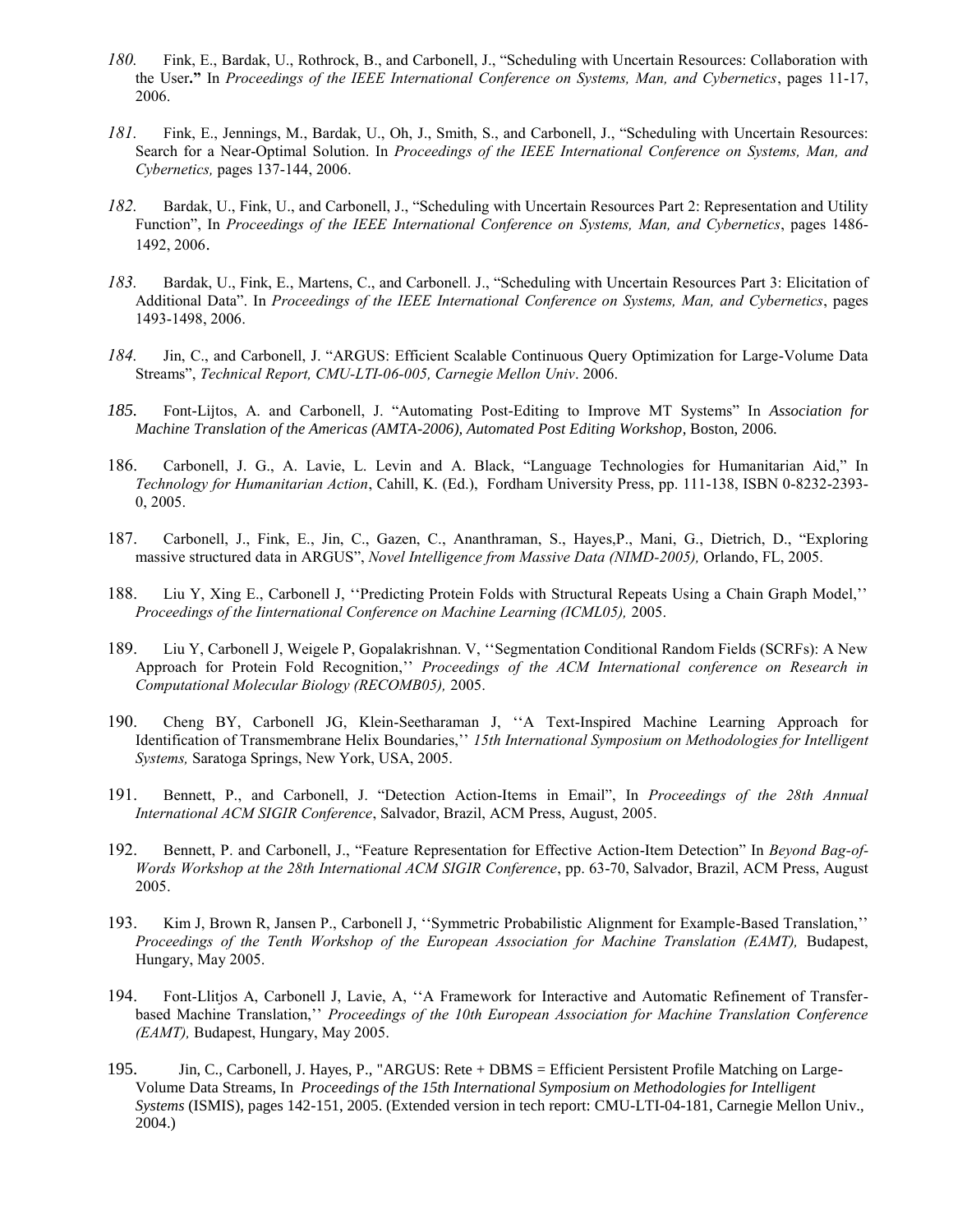- 196. Liu Y, Carbonell, J, Klein-Seetharaman J, Gopalakrishnan V., ''Comparison of Probabilistic Combination Methods for Protein Secondary Structure Prediction,'' *Bioinformatics,* Vol. 20(17), Nov 2004, pp. 3099-107.
- 197. Cheng B., Carbonell J., Klein-Seetharaman J, ''Protein Classification based on Text Document Classification Techniques.,'' *Proteins: Structure, Function and Bioinformatics, Abstracts,* 2004.
- 198. Cheng B., Carbonell J., Klein-Seetharaman J, ''Prediction of G-Protein Coupling Specificity of GPCR,'' *Proceedings of ISMB / ECCB,* Glasgow, Scotland, 2004.
- 199. Font-Llitjos A, Probst K, Carbonell J, ''Error Analysis of Two Types of Grammar for the Purpose of Automatic Rule Refinement,'' *Proceedings of the 6th Conference of the Association for Machine Translation in the Americas (AMTA),* 2004.
- 200. Lita L.V., Carbonell J., ''Unsupervised Question Answering Data Acquisition From Local Corpora,'' *Proceedings of the Thirteenth Conference on Information and Knowledge Management (CIKM),* 2004.
- 201. Lita L.V., Carbonell J, ''Instance-Based Question Answering: A Data Driven Approach,'' *Proceedings of the Conference on Empirical Methods in Natural Language Processing (EMNLP),* 2004.
- 202. Liu Y, J Carbonell, J Klein-Seetharaman and V Gopalakrishnan, ''Context Sensitive Vocabulary and its Application in Protein Secondary Structure Prediction,'' *The International Conference on Information Retrieval (SIGIR),* 2004.
- 203. Liu Y., Yan R., Jin R., and Carbonell J., ''A Comparison Study of Kernels for Multi-label Text Classification Using Category Association,'' *The Twenty-first International Conference on Machine Learning (ICML),* 2004.
- 204. Probst K, L Levin, E Peterson, A Lavie, J Carbonell, ''MT for Resource-Poor Languages Using Elicitation-Based Learning of Syntactic Transfer Rules,'' *Machine Translation, Special Issue on Embedded MT,* 2004.
- 205. Monson C, Levin L, Vega R, Brown R, Font-Llitjos A, Lavie A, Carbonell J, Canulef E, Huisca R, ''Data Collection and Analysis of Mapudungun Morphology for Spelling Correction,'' *Proceedings of the Fourth International Conference on Language Resources and Evaluation (LREC),* 2004.
- 206. Monson, C., A. Lavie, J. Carbonell and L. Levin, ''Unsupervised Induction of Natural Language Morphology Inflection,'' *Proceedings of Workshop on Current Themes in Computational Phonology and Morphology at the 42th Annual Meeting of the Association of Computational Linguistics,* Barcelona, Spain, July 2004.
- 207. Monson C, Lavie A, Carbonell J, Levin L, ''Unsupervised Induction of Natural Language Morphology Inflection Classes,'' *Proceedings of the Workshop of the ACL Special Interest Group in Computational Phonology (SIGPHON),* 2004.
- 208. Lavie A, Vogel S, Peterson E, Probst K, Font-Llitjos A, Reynolds R, Carbonell J, Cohen R, ''Experiments with a Hindi-to-English Transfer-based MT System under a Miserly Data Scenario,'' *Transactions on Asian Language Information Processing, Special Issue on Rapid Deployment of Hindi-English Translation Systems,* 2004.
- 209. Lavie A, Probst K, Peterson E, Vogel S, Levi L, Font-Llitjos A, Carbonell J, ''A Trainable Transfer-based Machine Translation Approach for Languages with Limited Resources,'' *Proceedings of the 9th Meeting of the European Association for Machine Translation (EAMT),* 2004.
- 210. Cavalli-Sforza, V., Carbonell, J.G., and Jansen P.J., ''Developing Language Resources for Transnational Digital Government Systems: A Case Study,'' *Proceedings of the Fourth International Conference on Language Resources and Evaluation (LREC),* Lisbon, Portugal, May 2004, pp. 945-948.
- 211. Gazen, C., Carbonell, J., Hayes, P., Jin, C., and Fink, E., "Hypothesis Formation and Tracking in ARGUS", *Novel Intelligence from Massive Data (NIMD-2004)*, Orlando, FL, 2004.
- 212. Su, S., Fortes, J., Kasad, T., Patil, M., Matsunaga, A., Tsugawa, M., Cavalli-Sforza, V., Carbonell, J., Jansen, P., Ward, W., Cole, R., Towsley, D., Chen, W., Anton, A.I., He, Q., McSweeney, C., deBrens, L., Ventura, J., Taveras,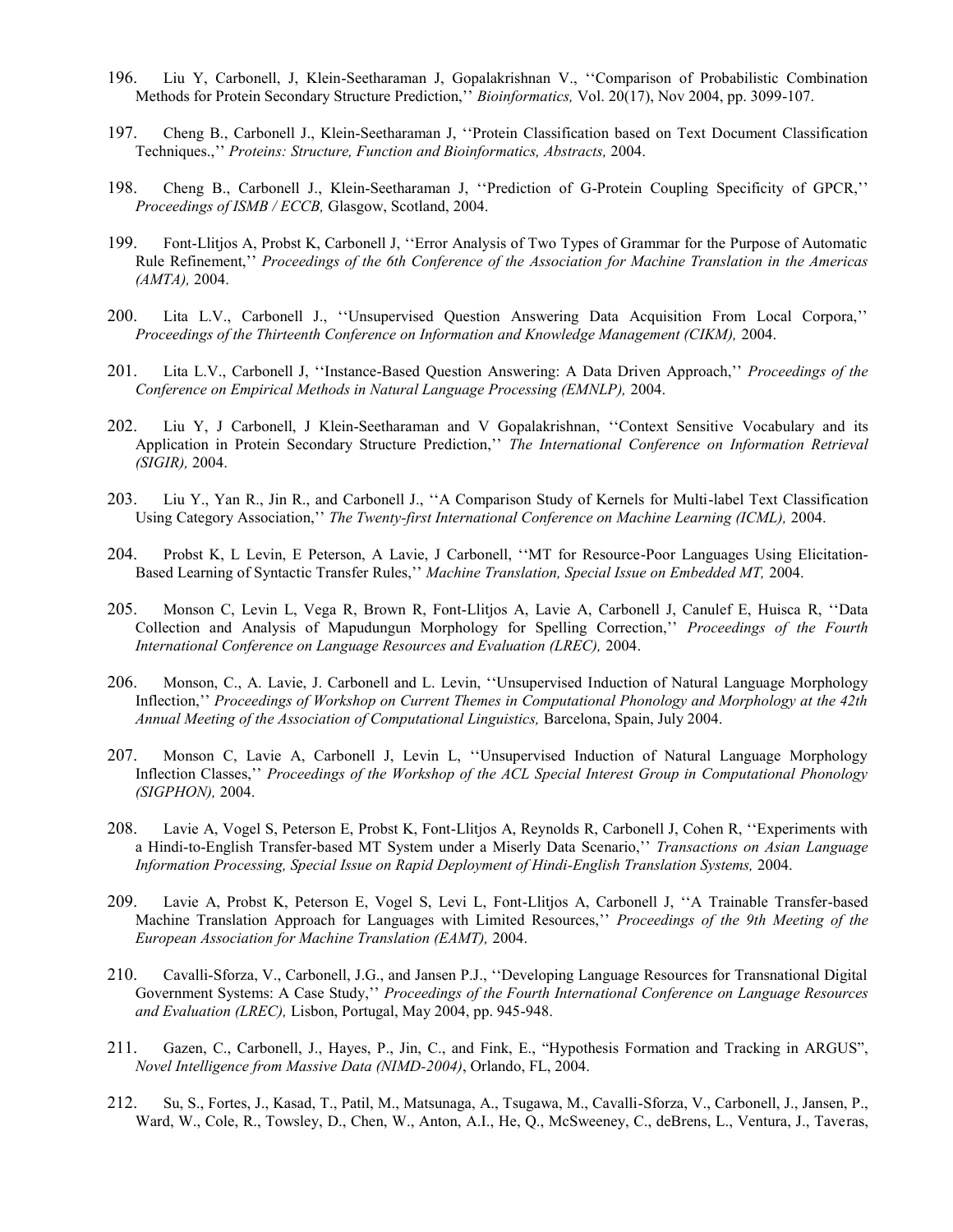P., Connolly, R., Ortega, C., Pieres, B., Brooks, O., and Herrera, M., ''A Prototype System for Transnational Information Sharing and Process Coordination,'' *Proceedings of the National Conference on Digital Government Research,* Seattle, WA, May 2004.

- 213. Cavalli-Sforza, V., Brown, R.D., Carbonell, J.G., Jansen, P.J., and Kim, J.D., ''Challenges in Using an Example-Based MT System for A Transnational Digital Government Project,'' *Proceedings of the Ninth Workshop of the European Association for Machine Translation (EAMT),* Malta, 2004, pp. 33-42.
- 214. Fink, E., Goldstein, A., Hayes, P.,, and Carbonell, J., "Search for Approximate Matches in Large Databases," In *Proceedings of the IEEE International Conference on Systems, Man, and Cybernetics*, pages 1431-1435, 2004.
- 215. Font Litjos, A., Carbonell, J."The Translation Correction Tool : English-Spanish User Studies", in the 4th International Conference on Language Resources (LREC), 2004.
- 216. Carbonell J. Probst K., Peterson K, Monson C., Lavie, A. Brown R., and Levin L, ''Automatic Rule Learning for Resource-Limited MT,'' *Proceedings of the AMTA,* 2003.
- 217. Yan Liu and Jaime Carbonell and RongJin, ''A Pairwise Ensemble Approach for Accurate Genre Classification,'' *Proceedings of the European Conference on Machine Learning (ICML),* 2003.
- 218. Jin R, Liu Y, Luo S, Carbonell J, Hauptmann A, ''A New Boosting Algorithm Using an Input-Dependent Regularizer,'' *Proceedings of The Twentieth International Conference on Machine Learning (ICML03),* 2003.
- 219. Lita L.V., Rogati M., Carbonell J., ''Cross Lingual QA: A Modular Baseline,'' *Cross-Language Evaluation Forum (CLEF),* 2003.
- 220. Cheng BY, Klein-Seetharaman J, Carbonell JG , ''A Linguistic Approach to Identification of Motifs and Pharmaceutical Classification of GPCRs,'' *Advancing Practice, Instruction and Innovation Through Informatics,*  Pittsburgh, Pennsylvania, USA., 2003, (Best Scientific Session Award).
- 221. Nyberg, E., T. Mitamura, J. Callan, J. Carbonell, R. Frederking, K. Collins-Thompson, L. Hiyakumoto, Y. Huang, C. Huttenhower, S. Judy, J. Ko, A. Kupsc, L. V. Lita, V. Pedro, D. Svoboda, and B. Van Durme, ''The JAVELIN Question-Answering System at TREC 2003: A Multi-Strategy Approach with Dynamic Planning,'' *Proceedings of TREC 12,* November 2003.
- 222. Brown R, Hutchinson R, Bennett P, Carbonell J, Jansen P., ''Reducing Boundary Friction Using Translation-Fragment Overlap," *Proceedings of the Machine Translation Summit IX*, New Orleans, U.S.A, September 2003.
- 223. Hutchinson R, P. Bennett, J. Carbonell, P. Jansen, R. Brown, ''Maximal Lattice Overlap in Example-Based Machine Translation,'' Tech. report CMU-LTI-03-174, School of Computer Science, Carnegie Mellon University, 2003.
- 224. Liu Y., Carbonell J. Klein-Seetharaman J. and Gopalakrishnan V., ''Prediction of Anti-parallel and Parallel Beta-sheets using Conditional Random Fields,'' *Biological Language Conference (BLC),* 2003.
- 225. Cavalli-Sforza V., Anton A.I., Carbonell J., Fortes J., Cole R., Herrera C., Krsul I., McSweeney C., Ortega C., Su S., Towsley D., Ventura J., Ward W., "Enabling Transnational Collection, Notification, and Sharing of Information,'' *National Conference Digital Government Research,* Boston, MA, May 2003.
- 226. Cheng B. Y., Carbonell, J. G. and Klein-Seetharaman, J., "Document Classification of Protein Sequences,'' *Proceedings of the 1st Biological Language Conference,* Pittsburgh, Pennsylvania, 2003.
- 227. Cheng, B. Y., Klein-Seetharaman, J. and Carbonell, J. G., ''Identifying Important Words in the Language of Proteins,'' *35th Central Regional Meeting of the American Chemical Society,* Pittsburgh, Pennsylvania, 2003.
- 228. Carbonell J, Probst K, Peterson K, Monson C, Lavie A, Brown R, Levin L, ''Automatic Rule Learning for Resource-Limited MT,'' *Proceedings of the Fifth Conference of the Association for Machine Translation in the Americas (AMTA),* Tiburon, California, October 2002, pp. 1-10.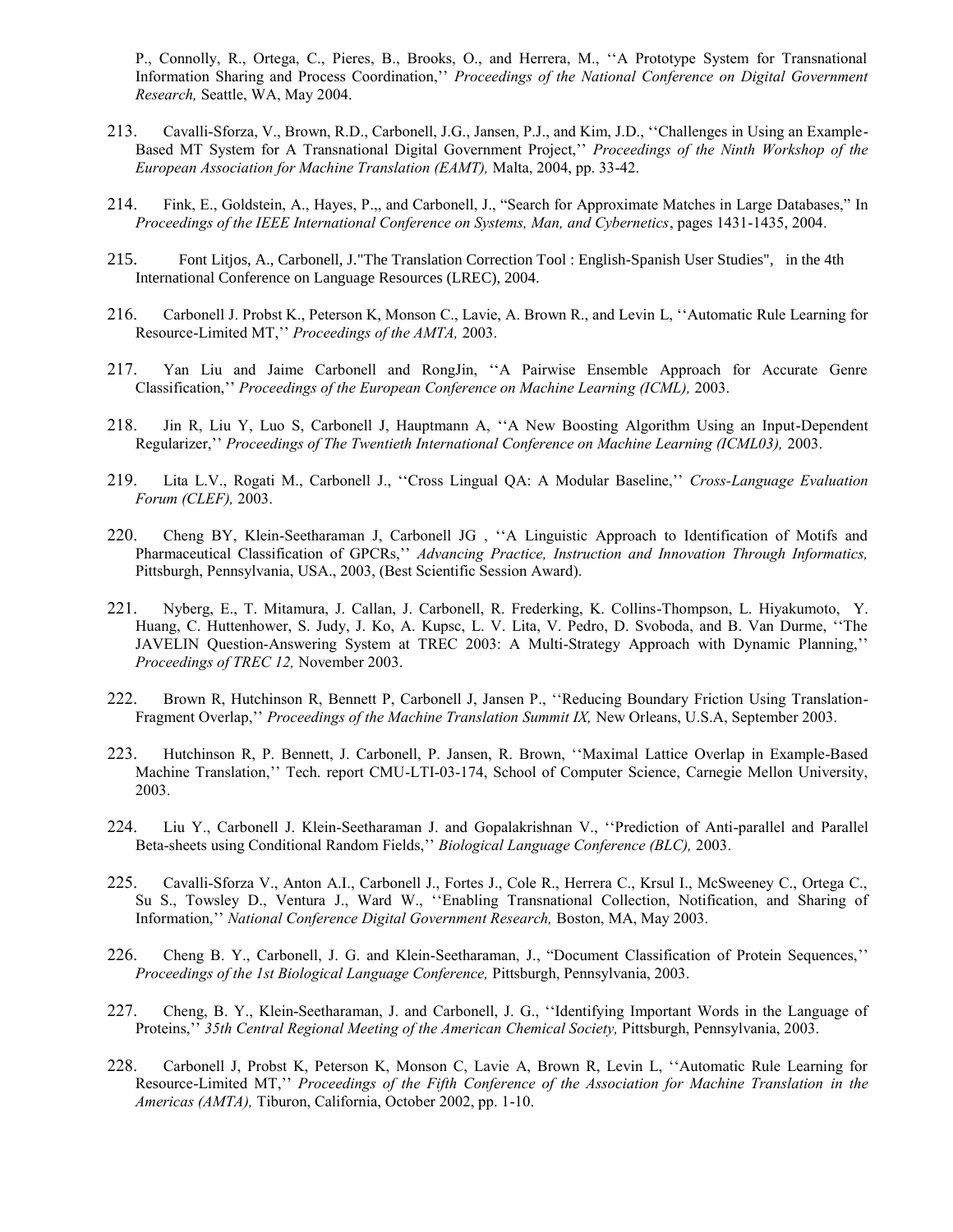- 229. Probst K, Levin L, Peterson E, Lavie A, Carbonell J, '' MT for Minority Languages Using Elicitation-Based Learning of Syntactic Transfer Rules,'' *Machine Translation,* Vol. 17, No. 4, 2002, pp. 245-270.
- 230. Yang Y, J. Zhang, J. Carbonell and C. Jin, ''Topic-conditioned Novelty Detection,'' *ACM SIGKDD Internaltional Conference on Knowledge Discovery and Data Mining,* 2002, pp. 688-693.
- 231. Ganapathiraju, M., Weisser, D, Rosenfeld, R., Carbonell, J.,Reddy, R. and Klein-Seetharaman, J *"*Comparative n-gram analysis of whole-genome sequences"*.* In Proceedings of Human Language Technologies (HLT), San Diego, California, 2002.
- 232. Nyberg, E., T. Mitamura, J. Carbonell, J. Callan, K. Collins-Thompson, K. Czuba, M. Duggan, L. Hiyakumoto, N. Hu, Y. Huang, J. Ko, L. Lita, S. Murtagh, V. Pedro and D. Svoboda, ''The JAVELIN Question-Answering System at TREC 2002,'' *Proceedings of TREC 11,* November 2002.
- 233. Liu Y., Yang Y., and Carbonell, J., ''Boosting to Correct the Inductive Bias for Text Classification,'' *Proceedings of International Conference on Informaiton and Knowledge Management (CIKM),* 2002, pp. 348-355.
- 234. Levin, L., R. Vega, J. Carbonell, R. Brown, A. Lavie, E. Canulef and C. Huenchullan, ''Data Collection and Language Technologies for Mapudungun,'' *Proceedings of International Workshop on Resources and Tools in Field*  Linguistics at the Third International Conference on Language Resources and Evaluation (LREC-2002), Las Palmas, Spain, June 2002.
- 235. Probst, K., R. Brown, J. Carbonell, A. Lavie, L. Levin, and E. Peterson. "Design and Implementation of Controlled Elicitation for Machine Translation of Low-density Languages". In Proceedings of the MT-2010 Workshop at MT-Summit VIII, Santiago de Compostela, Spain, September 2001.
- 236. Yang Y, Carbonell J, Brown R, Pierce T, Archibald B, Liu X, ''Learning Approaches for Detecting and Tracking News Events,'' *IEEE Transactions on Intelligent Systems,* Vol. 14, No. 4, 2000, pp. 32-43.
- 237. Goldstein, J., Mittal, V., Carbonell, J., and Kantrowitz, M., ''Multi-Document Summarization by Sentence Extraction,'' *ANLP/NAACL 2000 Conference,* April 2000, pp. 40-48.
- 238. Jade Goldstein, Vibhu Mittal, Jaime Carbonell, and Jamie Callan, ''Creating and Evaluating Multi-Document Sentence Extract Summaries,'' *Ninth International Conference on Information Knowledge Management (CIKM-00),*  McLean, VA, November 2000.
- 239. Y. Yang and J.G. Carbonell and R. Brown and Thomas Pierce and Brian T. Archibald and Xin Liu, ''Learning Approaches to Topic Detection and Tracking,'' *IEEE EXPERT, Special Issue on Applications of Intelligent Information Retrieval,* 1999.
- 240. Jaime G. Carbonell, Yiming Yang, John Lafferty, Ralf Brown, Tom Pierce, and Xin Liu., ''CMU Approach to TDT: Segmentation, Detection, and Tracking,'' *Proceedings of the 1999 DARPA Broadcast News Conference,* 1999.
- 241. Ralf D. Brown, Thomas Pierce, Yiming Yang, and Jaime G. Carbonell, ''Link Detection Results and Analysis,'' *Topic Detection and Tracking Workshop,* 1999.
- 242. Jade Goldstein and Mark Kantrowitz and Vibhu O. Mittal and Jaime Carbonell, ''Summarizing Text Documents: Sentence Selection and Evaluation Metrics,'' *Proceedings of SIGIR-99,* Berkeley, CA, August 1999.
- 243. Vibhu O. Mittal and Mark Kantrowitz and Jade Goldstein and Jaime Carbonell, ''Selecting Text Spans for Document Summaries: Heuristics and Metrics,'' *Proceedings of AAAI-99,* Orlando, FL, July 1999.
- 244. Carbonell, J., and Goldstein, J., ''MMR and Diversity-Based Reranking for Reodering Documents and Producing Summaries,'' *Proceedings of the 21st meeting of International ACM SIGIR Conference,* Melbourne, Australia, August 1998, pp. 335-336.
- 245. Y. Yang and J.G. Carbonell and R. Brown and R.E. Frederking, ''Translingual Information Tetrieval: Learning from Bilingual Corpora,'' *Artificial Intelligence Journal,* 1998, pp. 323--345.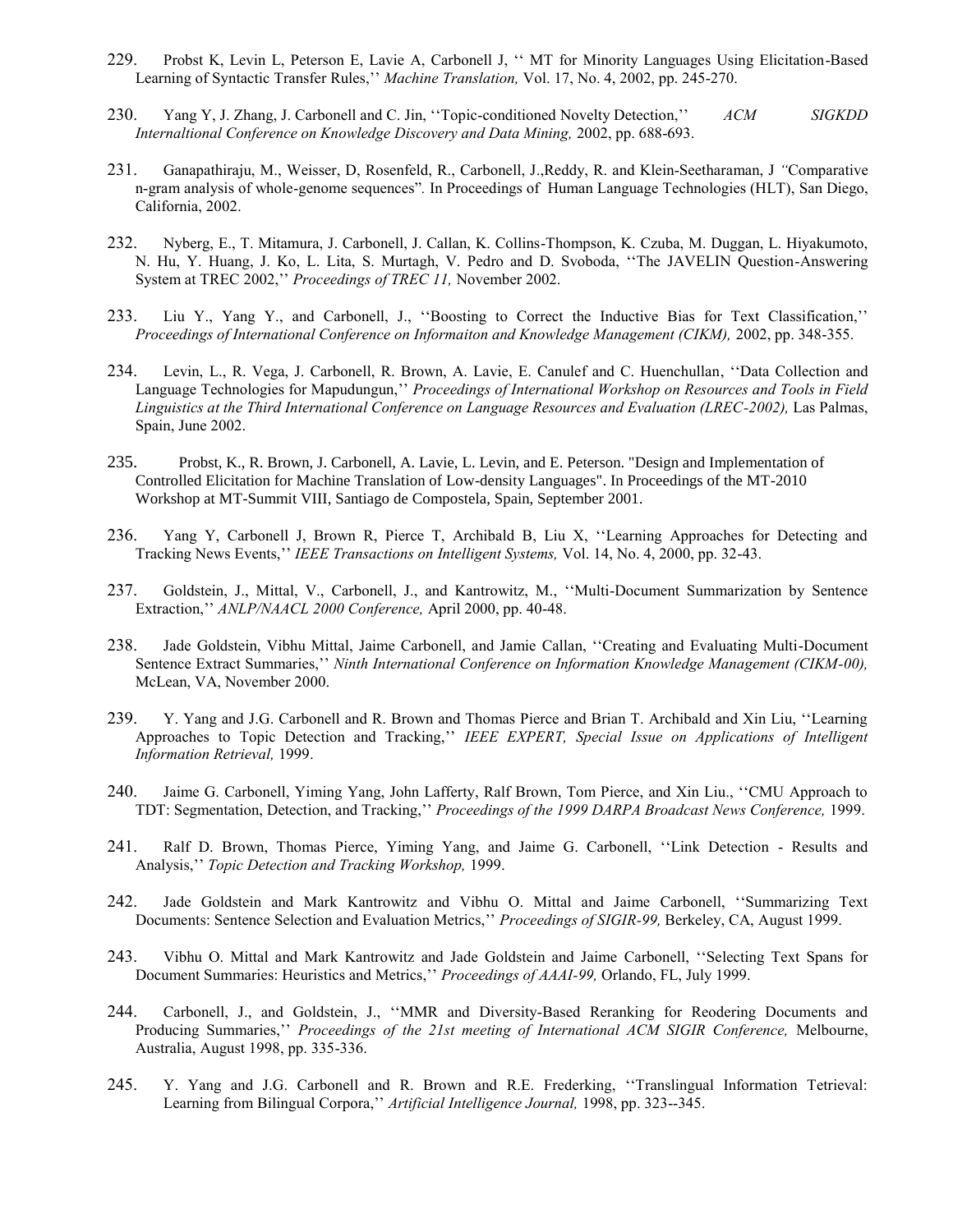- 246. Y. Yang and T. Pierce and J. Carbonell, ''A study on retrospective and on-line event detection,'' *Proceedings of the 21th Ann Int ACM SIGIR Conference on Research and Development in Information Retrieval (SIGIR'98)*, 1998, pp.
- 247. Carbonell J., Craven M., Fienberg S., Mitchell T. and Yang Y., ''CONALD Report on the Workshop on Learning from Text and the Web''. 1998.
- 248. Golsdstein, J. and Carbonell, J., ''The Use of MMR and Diversity-Based Reranking in Document Reranking and Summarization,'' *Proceedings of the 14th Twente Workshop on Language Technology in Multimedia Information Retrieval,* Enschede, the Netherlands, December 1998, pp. 152-166.
- 249. Allan, J., Carbonell, J.G., Doddington, G., Yamron, J. and Yang Y., Topic Detection and Tracking Pilot Study Final Report, Proceedings of the Broadcast News Transcription and Understanding Workshop (Sponsored by DARPA), Feb. 1998.
- 250. Carbonell. J. G., Yang, Y,. Frederking, R. E., Brown, R., Geng, Y., and Lee, D., ''Translingual Information Retrieval: A Comparative Evaluation,'' *Proceedings of IJCAI-97,* Nagoya, Japan, 1997, (Distinguished paper award).
- 251. Carbonell. J. G., Goldstein, J,. Yibing, G., ''Automated Query-Relevant Summarization and diversity-based reranking,'' *Proceedings of the IJCAI-97 workshop on AI in Digital Libraries,* Nagoya, Japan, 1997.
- 252. Nyberg, Mitamura and Carbonell, ''The KANT Machine Translation System: From R&D to Initial Deployment,'' *LISA Workshop on Integrating Advanced Translation Technology,* June 1997.
- 253. Yang, Y., Brown, R., Frederking, R., Carbonell, J., Geng, Y., and Lee, D., ''Bilingual Corpus Based Approaches to Translingual Information Retrieval,'' *Second Workshop on Multilinguality in Software Industry: The AI Contribution (MULSAIC'97),* Nagoya, Japan, August, 1997.
- 254. Carbonell, J. G., ''Digital Librarians Beyond the Digital Book Stack,'' *IEEE Expert,* Vol. 11, June 1996, pp. 11-13.
- 255. Li, Nyberg and Carbonell, ''Chinese Sentence Generation in a Knowledge-Based Machine Translation System,'' Tech. report, Carnegie Mellon University, 1996.
- 256. Veloso, M., Carbonell, J. G., Perez A. M, Borrajo, D., Fink, E. and Blythe, J., ''Integrating Planning and Learning: The PRODIGY Architecture," *Journal of Experimental and Theoretical Artificial Intelligence*, 1995.
- 257. Perez, A. M. and Carbonell, J. G., ''Control Knowledge to Improve Plan Quality,'' *Proceedings of the Second International Conference on AI Planning Systems, AIPS-94,* AAAI Press, Chicago, IL, June 1994, pp. 323-328.
- 258. Wang, X. and Carbonell. J. G., ''Learning by Observation and Practice: Towards Real Applications of Planning systems," AAAI-94 Fall Symposium Series: Planning and Learning: On to Real Applications, New Orleans, Louisiana, 1994.
- 259. Veloso, M. M. and Carbonell, J. G., ''Derivational Analogy in PRODIGY: Automating Case Acquisition, Storage and Utilization,'' *Machine Learning,* Vol. 10, 1993, pp. 249-278.
- 260. Mitamura, Nyberg and Carbonell, ''Automated Corpus Analysis and the Acquisition of Large, Multi-Lingual Knowledge Bases for MT,'' *Proceedings of the Theoretical and Methodological Issues in Machine Translation Conference,* 1993.
- 261. Carbonell, Mitamura and Nyberg, ''The KANT Perspective: A Critique of Pure Transfer (and Pure Interlingua, Pure Statistics, ...),'' *Proceedings of the Theoretical and Methodological Issues in Machine Translation Conference,*  1999.
- 262. Mitamura, Nyberg and Carbonell, ''An Efficient Interlingua Translation System for Multi-lingual Document Production,'' *Proceedings of the Third Machine Translation Summit,* 1991.
- 263. Nirenburg, S. Carbonell, J. G., Tomita, M., and Goodman, K., *Knowledge-Based Machine Translation,* Morgan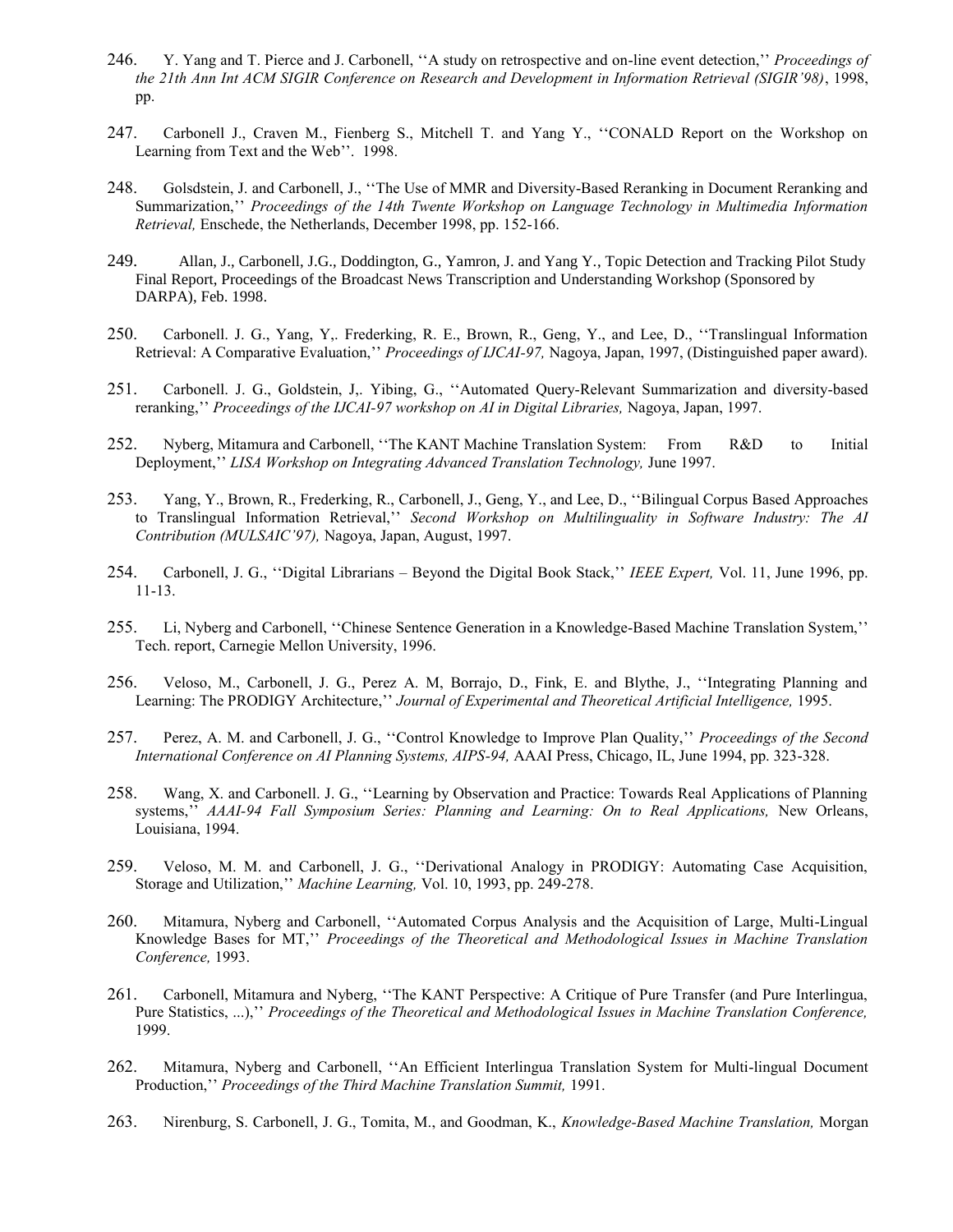Kaufmann Inc, San Mateo, CA, 1991.

- 264. Carbonell, J. G., Minton, S. N., Knoblock, C. A., Etzioni, O., Veloso, M. M., Joseph, R., and Gil, Y., *PRODIGY: An Integrated Architecture for Planning and Learning,* Morgan Kaufmann Inc, San Mateo, CA, 1990, (In Preparation).
- 265. Manuela M. Veloso and Jaime G. Carbonell, ''Variable-Precision Case Retrieval in Analogical Problem Solving,'' *Proceedings of the 1991 {DARPA* Workshop on Case-Based Reasoning,} Morgan Kaufmann, May 1991.
- 266. Manuela M. Veloso and Jaime G. Carbonell, ''Learning by Analogical Replay in Prodigy: First Results,'' *Proceedings of the European Working Session on Learning,* Springer-Verlag, March 1991.
- 267. Shell, P. and Carbonell, J. C., ''Empirical and Analytical Performance of Iterative Operators,'' *Proceedings of the International Machine Learning Workshop,* 1991.
- 268. Hickman, A. Kennedy, Shell, P. and Carbonell, J. G., ''Learning by Internal Analogy during Problem Solving,'' *Proceedings of the Eighth International Conference on Machine Learning, Birnbaum, L. and Collins, G., ed.,* Morgan Kaufmann, Evanston, IL, 1991.
- 269. Carbonell, J. G., (Ed), *Machine Learning: Paradigms and Methods,* MIT Press, Cambridge, MA, 1990.
- 270. Carbonell, J. G., Knoblock, C. A. and Minton, S. N., ''Prodigy: An Integrated Architecture for Planning and Learning,'' in *Architectures for Intelligence,* K. VanLehn, ed., Lawrence Erlbaum, Hillsdale, NJ, 1990, Also Technical Report CMU-CS-89-189.
- 271. Carbonell, J. G., Gil, Y., Joseph, R., Knoblock, C. A., Minton, S. N, and Veloso, M. M., ''Designing an Integrated Architecture: The PRODIGY View,'' *Proceedings of the Twelfth Annual Conference of the Cognitive Science Society,* MIT: Cambridge, MA, 1990.
- 272. Veloso, M. M. and Carbonell, J. G., ''Integrating analogy into a general problem-solving architecture,'' in *Intelligent Systems,* M. Zemankova and Z. Ras, ed., Ellis Horwood Inc, 1990.
- 273. Carbonell, J. G. and Gil, Y., ''Learning by Experimentation: The Operator Refinement Method,'' in *Machine Learning: An Artificial Intelligence Approach, Volume III,* R. S. Michalski and Y. Kodratoff, eds., Morgan Kaufmann, San Mateo, CA, 1990.
- 274. Veloso, M. M., Carbonell, J. G. and Knoblock, C. A., ''Nonlinear Planning in Complex Domains using a Casual-Commitment Approach,'' *Preprints of the AAAI-90 Workshop on Planning in Complex Domains,* MIT: Cambridge, MA, 1990.
- 275. Hickman, A. K., Shell, P., and Carbonell, J. G., ''Internal Analogy: Reducing Search During Problem Solving,'' in *Computer Science Research Review,* N. Habermann, ed., Carnegie Mellon U., 1990.
- 276. Manuela M. Veloso, M. Alicia Perez and Jaime G. Carbonell, ''Nonlinear Planning with Parallel Resource Allocation,'' *Proceedings of the DARPA Workshop on Innovative Approaches to Planning, Scheduling, and Control,*  November 1990.
- 277. Carbonell, J. G., ''Paradigms for Machine Learning,'' *Artificial Intelligence,* Vol. 40, 1989, pp. 63-118.
- 278. Minton, S. N., Carbonell, J. G., Knoblock, C. A., Kuokka, D. R., Etzioni, O., and Gil, Y., ''Explanation-Based Learning: a Problem Solving Perspective,'' *Artificial Intelligence,* Vol. 40, 1989, pp. 63-118, (Also appeared in *Machine Learning: Paradigms and Methods*, MIT Press, 1990).
- 279. Lehman, J. F., and Carbonell, J. G., ''Learning the User's Language, A Step Towards Automated Creation of User Models,'' in *User Modeling in Dialog Systems,* W. Wahlster and A. Kobsa, eds., Springer-Verlag, 1989.
- 280. Shell, P. and Carbonell, J. G., ''Towards a General Framework for Composing Disjunctive and Iterative Macrooperators,'' *Proceedings of the International Joint Conference on Artificial Intelligence,* Detroit, 1989.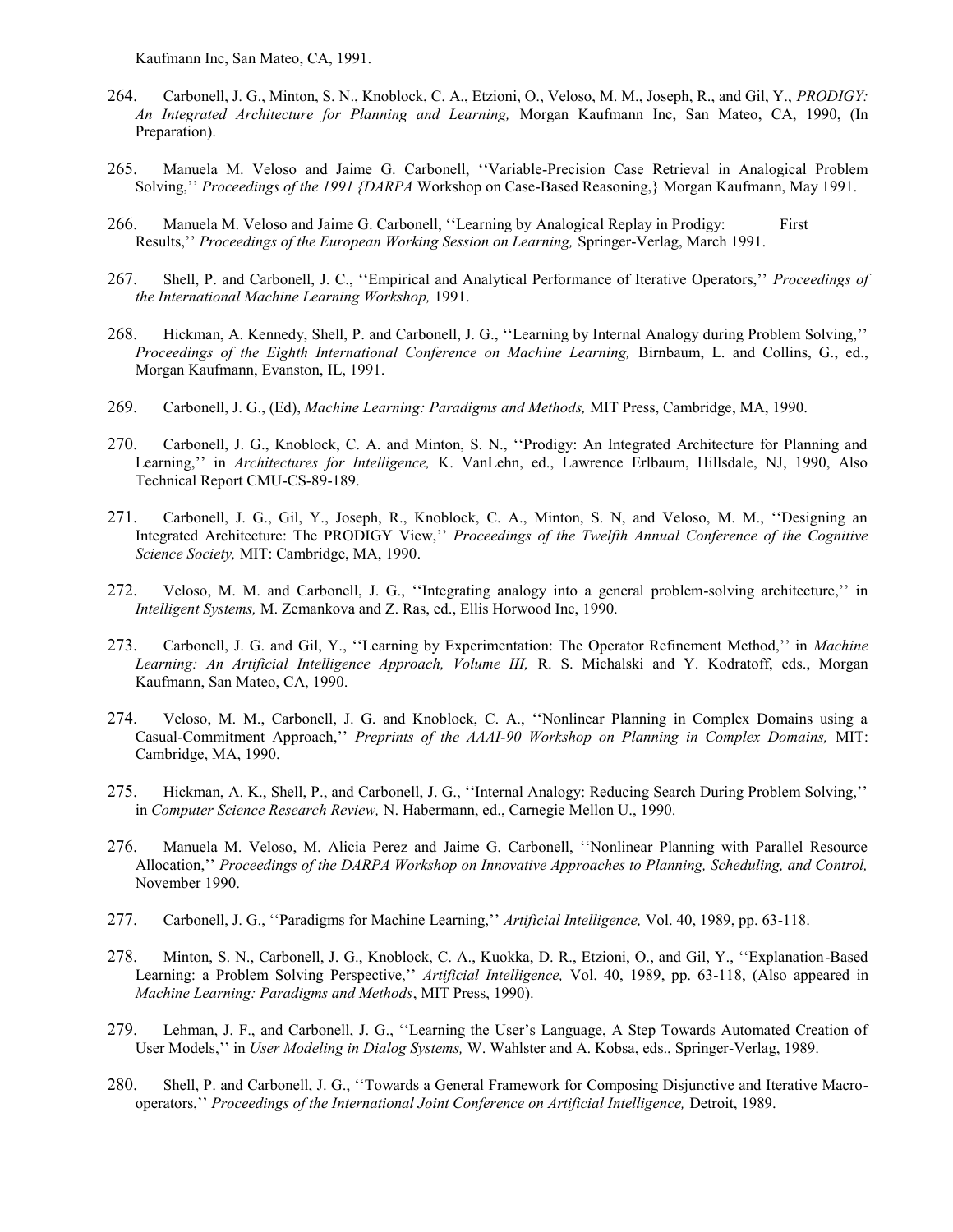- 281. Veloso, M. M. and Carbonell, J. G., ''Learning Analogies by Analogy The Closed Loop of Memory Organization and Problem Solving,'' *Proceedings of the Second Workshop on Case-Based Reasoning,* Morgan Kaufmann, San Mateo, CA, May 1989.
- 282. Carbonell, J. G., Knoblock, C. A. and Minton, S. N., ''Prodigy: An Integrated Architecture for Planning and Learning,'' Tech. report CMU-CS-89-189, School of Computer Science, Carnegie Mellon University, Pittsburgh, PA, 1989.
- 283. Carbonell, J. G. and Brown, R. D., ''Anaphora Resolution: A Multi-Strategy Approach,'' *Proceedings of the Twelfth International Conference on Computational Linguistics,* August 1988, pp. 96-101.
- 284. Carbonell, J. G. and Hayes, P. H., ''Robust Parsing Using Multiple Construction-Specific Strategies,'' in *Natural Language Parsing Systems,* L. Bolc, ed., Springer-Verlag Publishers, 1988.
- 285. Carbonell, J. G. and Tomita, M., ''Multilingual Machine Translation, A Knowledge-Based Approach,'' in *Defense Applications of Artificial Intelligence,* Hopple, G. W. and Andriole, S. J., eds., Lexington Books, D. C. Heath & co., 1988.
- 286. Carbonell, J. G. and Veloso, M. M., ''Integrating Derivational Analogy into a General Problem Solving Architecture,'' *Proceedings of the First Workshop on Case-Based Reasoning,* Morgan Kaufmann, San Mateo, CA, May 1988.
- 287. Minton, S. N., Knoblock, C. A. Kuokka, D. R. Gil, Y. and Carbonell, J, G., ''PRODIGY 1.0: Manual and Tutorial,'' Tech. report, Computer Science Department, Carnegie Mellon University, Pittsburgh, PA, 1988.
- 288. Carbonell, J. G., and Tomita, M., ''Knowledge-Based Machine Translation, The CMU Approach,'' in *Machine Translation: Theoretical and Methodological Issues,* Nirenburg, S., ed., Cambridge, U. Press, 1987.
- 289. Carbonell, J. G. and Hayes, P. J., ''Natural Language Understanding,'' in *Encyclopedia of Artificial Intelligence,*  Shapiro, S. C., ed., Wiley & Sons, New York, NY, 1987, pp. 660-677.
- 290. Langley, P. W. and Carbonell, J. G., ''Machine Learning,'' in *Encyclopedia of Artificial Intelligence,* Shapiro, S. C., ed., Wiley & Sons, New York, NY, 1987, pp. 464-488.
- 291. Monarch, I. and Carbonell, J. G., ''CoalSORT: A Knowledge-Based Interface,'' *IEEE Expert,* Vol. 2, No. 1, 1987, pp. 39-53.
- 292. Nirenburg, S. and Carbonell, J. G., ''Integrating Discourse Pragmatics and Propositional Knowledge for Multilingual Natural Language Processing,'' *Computers and Translation,* Vol. 2, 1987, pp. 105-116.
- 293. Tomita, M. and Carbonell, J. G., ''The Universal Parser Architecture for Knowledge-Based Machine Translation,'' *Proceedings of IJCAI-87,* Milan, Italy, 1987.
- 294. Minton, S. N. and Carbonell, J. G., ''Strategies for Learning Search Control Rules: An Explanation-Based Approach,'' *Proceedings of IJCAI-87,* Milan, Italy, 1987.
- 295. Langley, P. and Carbonell, J. G., ''Language Acquisition and Machine Learning,'' in *Mechanisms for Language Acquisition,* MacWhinney B., ed., Lawrence Erlbaum Associates, 1987, pp. 115-155.
- 296. Mauldin, M., Carbonell, J. G. and Thomason, R., ''Beyond the Keyword Barrier: Knowledge-Based Information Retrieval,'' *Proceedings of the 29th Annual NFAIS conference,* Elsevier Press, 1987.
- 297. Carbonell, J. G. and Gil, Y., ''Learning Domain Knowledge by Experimentation,'' *Proceedings of the fourth Machine Learning Workshop,* Irvine, CA, 1987.
- 298. Minton, S. N., Carbonell, J. G., Knoblock, C. A., Kuokka, D. R., Etzioni, O. and Gil, Y., ''Acquiring Effective Search Control Rules: Explanation-Based Learning in the PRODIGY System,'' *Proceedings of the fourth Machine Learning Workshop,* Irvine, CA, 1987.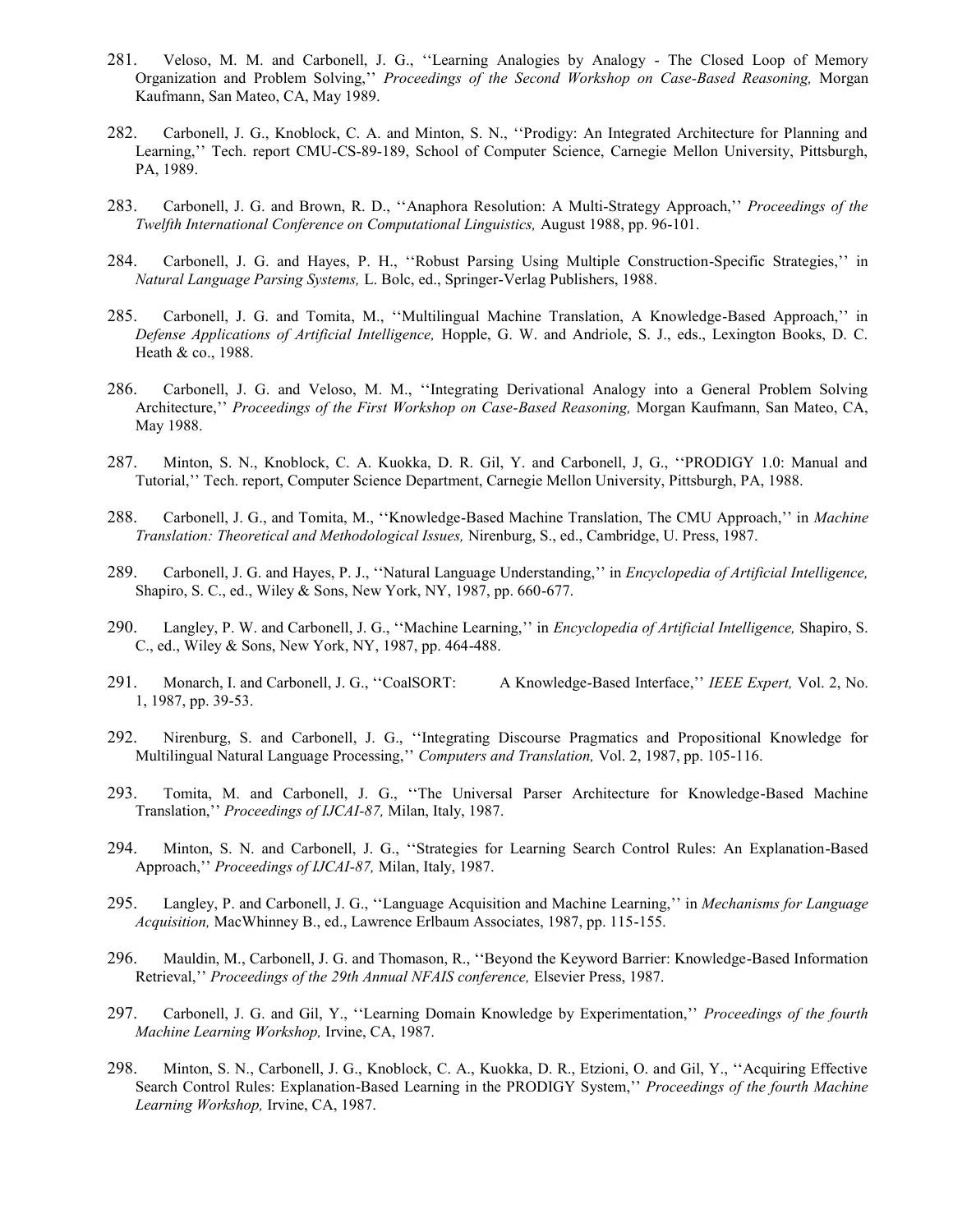- 299. Tomita, M. and Carbonell, J. G., ''The Universal Parser Architecture for Knowledge-Based Machine Translation,'' in *Computer Science Research Review,* A. N. Habermann, ed., Carnegie Mellon University, Pittsburgh, PA, 1987.
- 300. Carbonell, J. G., ''Derivational Analogy: A Theory of Reconstructive Problem Solving and Expertise Acquisition,'' in *Machine Learning, An Artificial Intelligence Approach, Volume II,* Michalski, R. S., Carbonell, J. G. and Mitchell, T. M., eds., Morgan Kaufmann, 1986.
- 301. Michalski, R. S., Carbonell, J. G., and Mitchell, T. M. (Eds), *Machine Learning, An Artificial Intelligence Approach, Volume II,* Morgan Kaufmann, Los Altos, CA, 1986.
- 302. Carbonell, J. G. and Hood, G., ''The World Modelers Project: Learning in a Reactive Environment,'' in *Machine Learning: A Guide to Current Research,* Mitchell, T. M., Carbonell, J. G. and Michalski, R. S., eds., Kluwer Academic Press, 1986, pp. 29-34.
- 303. Mitchell, T. M., Carbonell, J. G. and Michalski, R. S., editors, *Machine Learning: A Guide to Current Research,*  Kluwer Academic Press, 1986.
- 304. Carbonell, J. G., ''The SMOKEY Project: An Intelligent Sensor-Based Fireman's Assistant,'' in *Theory and Applications of Expert Systems in Emergency Management Operations,* Gass, S. L, and Chapman, R. E., eds., U.S. Government Printing Office, 1986.
- 305. Larkin, J., Reif, F. and Carbonell, J. G., ''FERMI: A Flexible Expert Reasoner with Multi-Domain Inference,'' *Cognitive Science,* Vol. 9, 1986.
- 306. Carbonell, J. G., ''Requirements for Robust Natural Language Interfaces: The XCALIBUR and LanguageCraft Experiences,'' *Proceedings of COLING-86,* Munich, Germany, 1986.
- 307. Carbonell, J. G., and Fain, J. E., ''Modeling the Natural Language Interface User: Task Knowledge and Linguistic Usage Patterns,'' *Preprints of the first user modeling workshop,* Wahlster, W. and Kobsa, A., eds., Maria Lach, West Germany, 1986.
- 308. Minton, S., Carbonell, J. G., Knoblock, C., Kuokka, D. and Nordin, H., ''Improving the Effectiveness of Explanation-Based Learning,'' Tech. report, Carnegie-Mellon University, Computer Science Department, 1986.
- 309. Cheng, P. W. and Carbonell, J. G., ''Inducing Iterative Rules from Experience: The FERMI Experiment,'' *Proceedings of AAAI-86,* 1986.
- 310. Carbonell, J. G., ''Metaphors and Physical Envisionment,'' *Preprints of the Analogy and Similarity Workshop,*  Monticello, IL, 1986.
- 311. Tomita, M. and Carbonell, J. G., ''Another Stride Towards Knowledge-Based Machine Translation: An Entity Oriented Approach,'' *Proceedings of COLING-86,* 1986.
- 312. Hayes, P. J., Hauptmann, A., Carbonell, J. G., and Tomita, M., ''Parsing Spoken Language: a Semantic Caseframe Approach,'' *Proceedings of COLING-86,* 1986.
- 313. Minton, S. N., Carbonell, J. G., Knoblock, K. A., Kuokka, D. R., and Nordin, H., ''Improving the Effectiveness of Explanation-Based Learning,'' *Proceedings of the Workshop on Knowledge Compilation,* Seattle, WA, 1986.
- 314. Carbonell, J. G., Evans, D. A., Scott, D. S. and Thomason, R. H., ''On the Design of Biomedical Knowledge Bases,'' *Proceedings of the Fifth Conference on Medical Informatics,* Salamon, R., Blum, B. and Jorgensen, M., eds., Elsevier Science Pub., Washington, DC, 1986, pp. 37-41.
- 315. Carbonell, J. G. and Thomason, R. H., ''Parsing in Biomedical Indexing and Retrieval,'' *Proceedings of AAMSI-86,* 1986.
- 316. Shell, P. and Carbonell, J. G., ''The FRuleKit Reference Manual'', CMU Computer Science Department internal paper. 1985.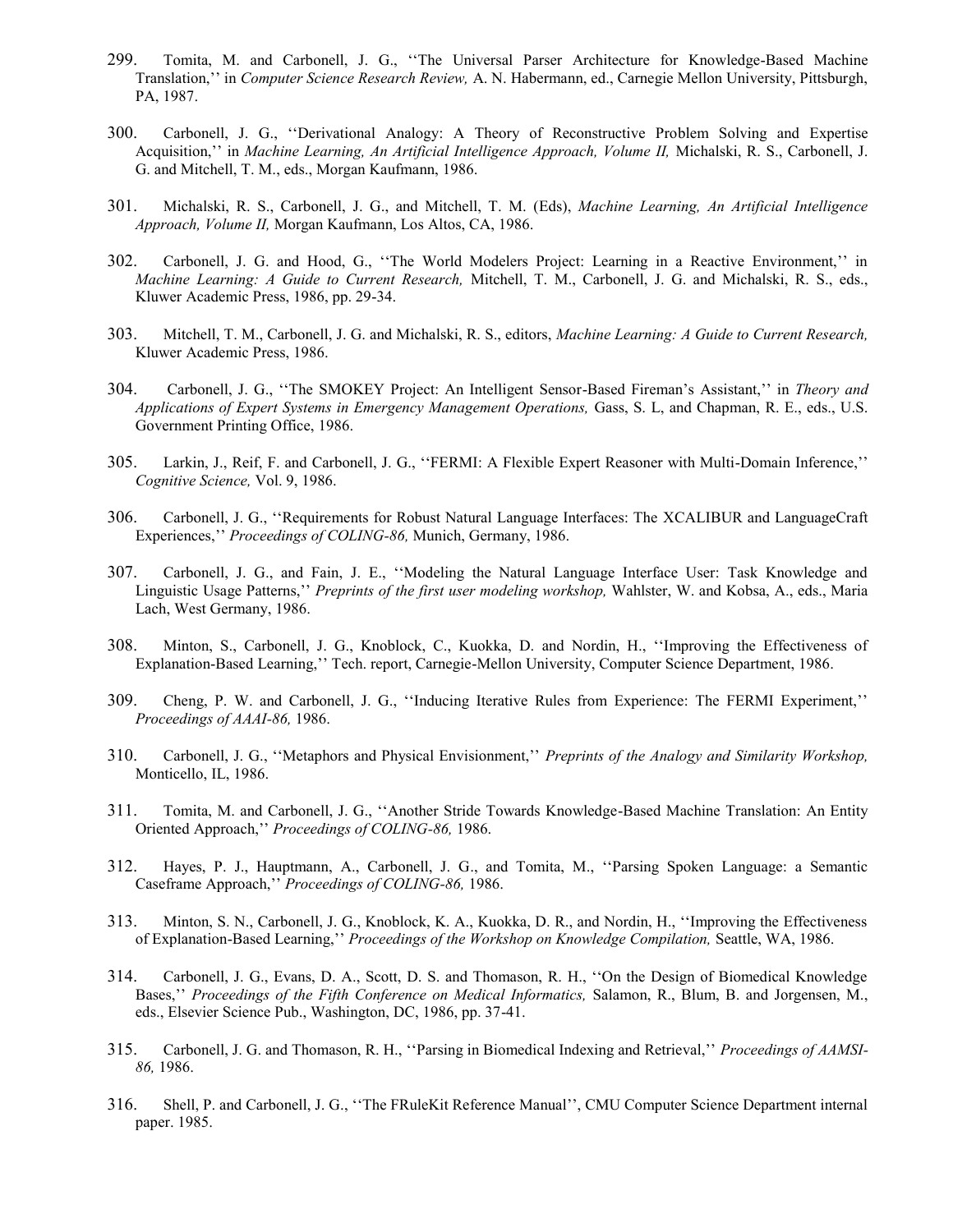- 317. Carbonell, J. G. and Minton, S., ''Metaphor and Commonsense Reasoning,'' in *Formal Theories of the Commonsense World,* J. Hobbs, ed., Ablex Publishing Co., 1985, (also CMU Computer Science Tech report).
- 318. Carbonell, J. G., ''Robust Man-Machine Communication, User Modeling and Natural Language Interface Design,'' in *Applications in Artificial Intelligence,* S. Andriole, ed., Petrocelli Books Inc., 1985.
- 319. Carbonell, J. G., Boggs, W. M., Mauldin. M. L. and Anick, P. G., ''The XCALIBUR Project, A Natural Language Interface to Expert Systems and Data Bases,'' in *Applications in Artificial Intelligence,* S. Andriole, ed., Petrocelli Books Inc., 1985.
- 320. Carbonell, J. G., ''AI Languages for Problem Solving,'' in *The Role of Language in Problem Solving-1,*  Jernigan, R., Hamill, B. W. and Weintraub, D. M., eds., North-Holland, 1985, pp. 82-103.
- 321. Carbonell, J. G., ''New Approaches to Machine Translation,'' *Proceedings of the conference on Theoretical and Methodological Issues in Machine Translation of Natural Languages,* Hamilton, NY, 1985.
- 322. Fain, J., Carbonell, J. G., Hayes, P. J. and Minton, S. N., ''MULTIPAR: a Robust Entity-Oriented Parser,'' *Proceedings of Seventh the Cognitive Science Society Conference,* Irvine, CA, 1985, pp. 110-119.
- 323. Larkin, J., Reif, F. and Carbonell, J. G., ''FERMI: A Flexible Expert Reasoner with Multi-Domain Inference,'' Tech. report, CMU, Psychology dept., 1985.
- 324. Boggs, W. M. and Carbonell, J. G., Kee, M. and Monarch, I., ''The DYPAR-I Tutorial and Reference Manual,'' Tech. report, Carnegie-Mellon University, Computer Science Department, 1985.
- 325. Carbonell, J. G. and Joseph, R., "The FrameKit<sup>"</sup> Reference Manual'', CMU Computer Science Department internal paper. 1984.
- 326. Carbonell, J. G. and Schustack, M. W., ''Cognitive Science at 7: A Wolf at the Door for Behaviorism?,'' *Behavioral and Brain Sciences,* Vol. 7, 1984, Commentary on B. F. Skinner's 'Behaviorism at 50'.
- 327. Langley, P. and Carbonell, J. G., ''Approaches to Machine Learning,'' *Journal of the American Society for Information Science,* 1984.
- 328. Carbonell, J. G. and Hayes, P. J., ''Coping with Extragrammaticality,'' *Proceedings of COLING-84,* Stanford, CA., June 1984.
- 329. Carbonell, J. G. and Frederking, R. E., ''Natural Language Interfaces to Knowledge-Based Systems'', Chapter for published manuscript: *The Factory of the Future: A CMU Perspective*, Edited by Fox, M. S., McDermott, J., and Reddy, D. R.
- 330. Carbonell, J. G., ''Is There Natural Language after Data Bases?,'' *Proceedings of COLING-84,* Stanford, CA, June 1984.
- 331. Carbonell, J. G. and Hayes, P. J., ''Recovery Strategies for Parsing Extragrammatical Language,'' *American Journal of Computational Linguistics,* Vol. 9, No. 3-4, 1983, pp. 123-146.
- 332. Carbonell, J. G., ''Derivational Analogy in Problem Solving and Knowledge Acquisition,'' *Proceedings of the International Machine Learning Workshop,* Allerton Park, IL, 1983, pp. 12-18.
- 333. Michalski, R. S., Carbonell, J. G., and Mitchell, T. M. (Eds), *Machine Learning, An Artificial Intelligence Approach,* Tioga Press, Palo Alto, CA, 1983.
- 334. Carbonell, J. G., ''Learning by Analogy: Formulating and Generalizing Plans from Past Experience,'' in *Machine Learning, An Artificial Intelligence Approach,* R. S. Michalski, J. G. Carbonell and T. M. Mitchell, eds., Tioga Press, Palo Alto, CA, 1983.
- 335. Carbonell, J. G., Michalski, R. S. and Mitchell, T. M., ''An Overview of Machine Learning,'' in *Machine*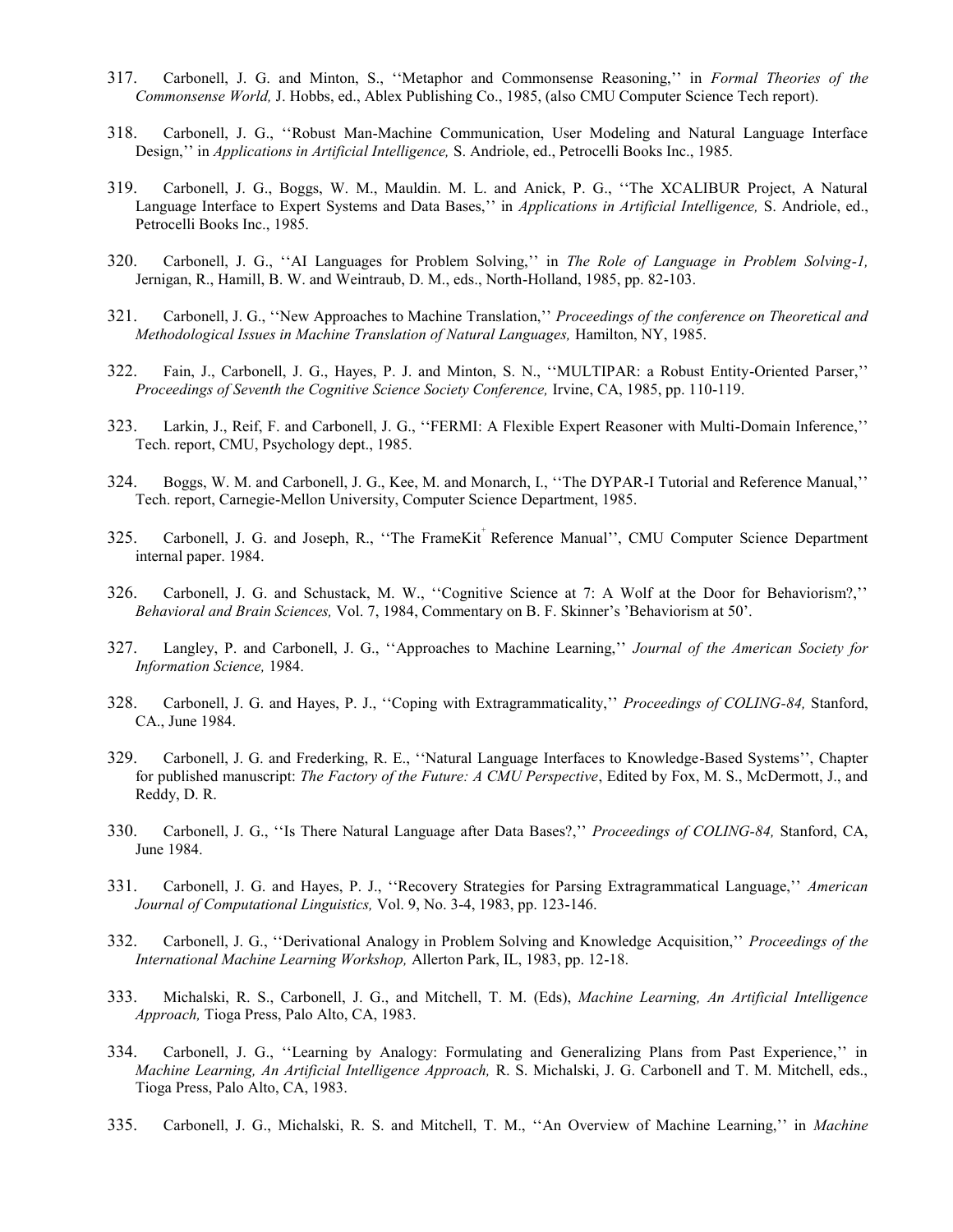*Learning, An Artificial Intelligence Approach,* R. S. Michalski, J. G. Carbonell and T. M. Mitchell, eds., Tioga Press, Palo Alto, CA, 1983.

- 336. Hayes, P. J. and Carbonell, J. G., ''A Natural Language Processing Tutorial,'' Tech. report, Carnegie-Mellon University, Computer Science Department, 1983.
- 337. Carbonell, J. G., Michalski, R. S. and Mitchell, T. M., ''Machine Learning, Part I: A Historical and Methodological Analysis,'' *Artificial Intelligence Magazine,* 1983, Reprinted in *Readings from AI Magazine 1980- 1985*.
- 338. Carbonell, J. G., ''Derivational Analogy and Its Role in Problem Solving,'' *Proceedings of the third meeting of the American Association for Artificial Intelligence,* 1983.
- 339. Carbonell, J. G., Boggs, W. M., Mauldin, M. L. and Anick, P. G., ''The XCALIBUR Project, A Natural Language Interface to Expert Systems,'' *Proceedings of the 8th International Joint Conference on Artificial Intelligence,* 1983.
- 340. Carbonell, J. G., Larkin, J. H. and Reif, F., ''Towards a General Scientific Reasoning Engine,'' Tech. report, Carnegie-Mellon University, Computer Science Department, 1983, CIP #445.
- 341. Hayes, P. J. and Carbonell, J. G., ''A Framework for Processing Corrections in Task-Oriented Dialogs,'' *Proceedings of the Eighth International Joint Conference on Artificial Intelligence,* 1983.
- 342. Carbonell, J. G., ''Discourse Pragmatics in Task-Oriented Natural Language Interfaces,'' *Proceedings of the 21st annual meeting of the Association for Computational Linguistics,* 1983.
- 343. Carbonell, J. G., ''User Modeling and Natural Language Interface Design,'' *Proceedings of the ACM workshop on Software Ergonomics,* Nuremberg, West Germany, 1983.
- 344. Carbonell, J. G., ''The Role of User Modeling in Natural Language Interface Design,'' Tech. report, Carnegie-Mellon University, Computer Science Department, 1983, Presented at the 1983 AAAS symposium on AI.
- 345. Carbonell, J. G., Boggs, W. M., Mauldin, M. L. and Anick, P. G., ''XCALIBUR Progress Report #1: First Steps Towards an Integrated Natural Language Interface,'' Tech. report, Carnegie-Mellon University, CS Dept., 1983.
- 346. Carbonell, J. G. and Hayes, P. J., ''Tutorial Notes on Natural Language Processing'', IJCAI-83 Tutorial program proceedings.
- 347. Carbonell, J. G., ''Metaphor: An Inescapable Phenomenon in Natural Language Comprehension,'' in *Strategies for Natural Language Processing,* W. Lehnert and M. Ringle, eds., New Jersey: Erlbaum, 1982, pp. 415-434.
- 348. Carbonell, J. G., ''Experiential Learning in Analogical Problem Solving,'' *Proceedings of the Second Meeting of the American Association for Artificial Intelligence,* Pittsburgh, PA, 1982.
- 349. Carbonell, J. G., ''Where do Goals Come From?,'' *Proceedings of the Fourth Annual Meeting of the Cognitive Science Society,* Ann Arbor, MI, 1982.
- 350. Carbonell, J. G., ''Towards a Computational Model of Metaphor in Common Sense Reasoning,'' *Proceedings of the Fourth Annual Meeting of the Cognitive Science Society,* Ann Arbor, MI, 1982.
- 351. Carbonell, J. G., ''Meta-Language Utterances in Purposive Discourse,'' Tech. report, Carnegie-Mellon University, Computer Science Department, 1982.
- 352. Carbonell, J. G., ''Natural Language Interfaces to Software Systems,'' *Proceedings of the 1982 Office Automation Conference,* San Francisco, CA, 1982.
- 353. Chubin, D. E., Roessner, J. D., Carbonell, J. G., Kalow, S. and Rossini, F. A., ''Trends in Computers and Communication: The Office of the future'', National Science Foundation series on the five-year outlook on science and technology.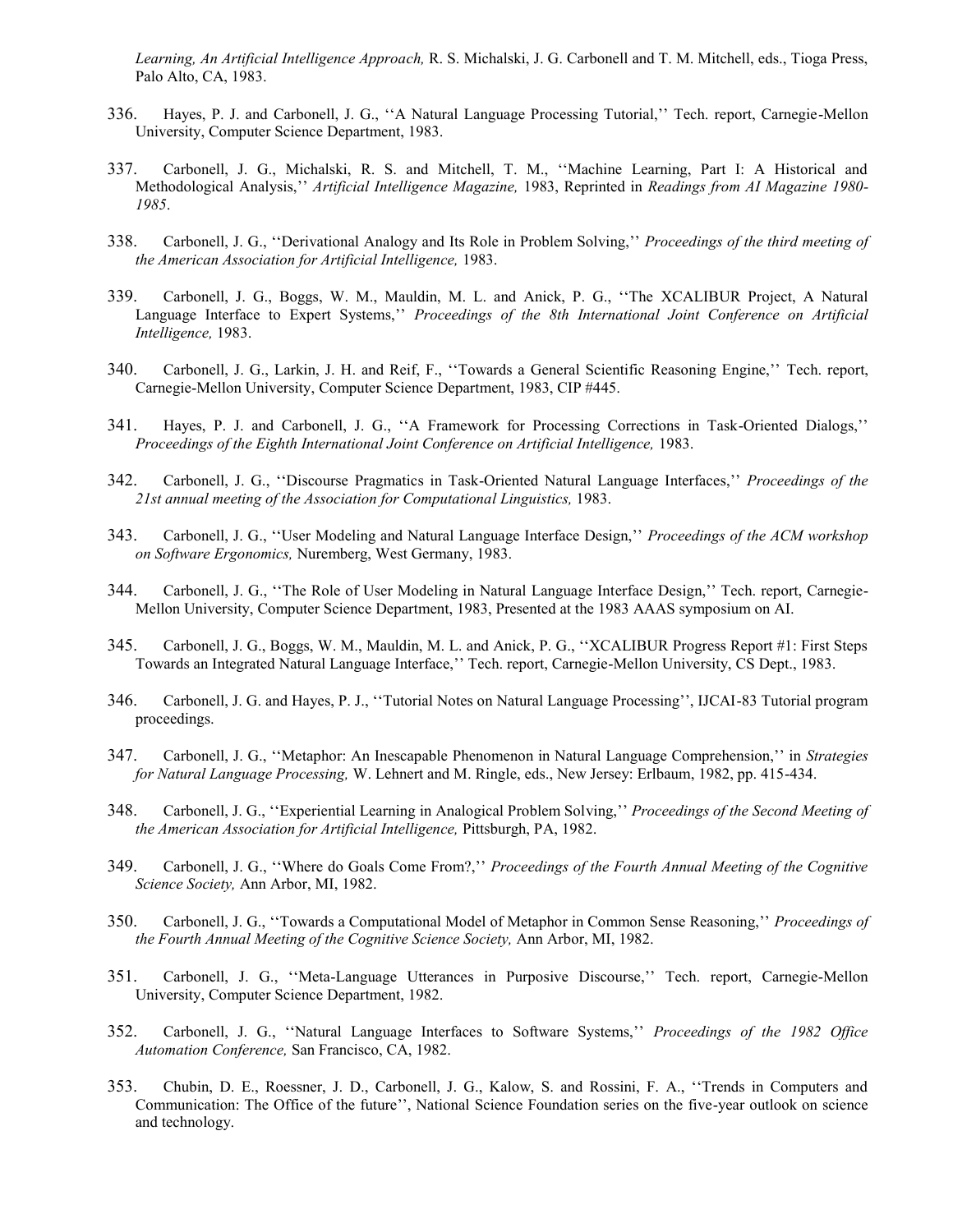- 354. Carbonell, J. G., ''Interpreting Meta-Language Utterances,'' *Preprints of the workshop: L'Analyze du Language Naturel par L'Ordinateur,* Cadarache, France, 1982.
- 355. Carbonell, J. G., ''Learning by Analogy,'' Tech. report, Carnegie-Mellon University, Computer Science Department, 1982.
- 356. Hood, G. and Carbonell, J. G., ''The World Modelers Project: Constructing a Simulated Environment to Aid AI Research," Proceedings of the Thirteenth Annual Conference on Modeling and Simulation, Pittsburgh, PA, 1982.
- 357. Carbonell, J. G., *Subjective Understanding: Computer Models of Belief Systems,* Ann Arbor, MI: UMI research press, 1981.
- 358. Carbonell, J. G., ''Counterplanning: A Strategy-Based Model of Adversary Planning in Real-World Situations,'' *Artificial Intelligence,* Vol. 16, 1981, pp. 295-329.
- 359. Carbonell, J. G., Cullingford, R. E. and Gershman A. G., ''Steps Towards Knowledge-Based Machine Translation,'' *IEEE Trans. PAMI,* Vol. PAMI-3, No. 4, July 1981.
- 360. Carbonell, J. G., ''POLITICS: An Experiment in Subjective Understanding and Integrated Reasoning,'' in *Inside Computer Understanding: Five Programs Plus Miniatures,* R. C. Schank and C. K. Riesbeck, eds., New Jersey: Erlbaum, 1981.
- 361. Carbonell, J. G., ''Issues in Computer Modeling of Cognitive Phenomena: An AI Perspective (Commentary on K. M. Colby's 'Modeling a Paranoid Mind'),'' *The Behavioral and Brain Sciences,* Vol. 4, No. 4, December 1981.
- 362. Carbonell, J. G. and Hayes, P. J., ''Dynamic Strategy Selection in Flexible Parsing,'' *Proceedings of the 19th Meeting of the Association for Computational Linguistics,* 1981.
- 363. Carbonell, J. G., ''A Computational Model of Problem Solving by Analogy,'' *Proceedings of the Seventh International Joint Conference on Artificial Intelligence,* August 1981, pp. 147-152.
- 364. Hayes, P. J., and Carbonell, J. G., ''Multi-Strategy Construction-Specific Parsing for Flexible Data Base Query and Update,'' *Proceedings of the Seventh International Joint Conference on Artificial Intelligence,* August 1981, pp. 432-439.
- 365. Carbonell, J. G., ''Invariance Hierarchies in Metaphor Interpretation,'' *Proceedings of the Third Meeting of the Cognitive Science Society,* August 1981, pp. 292-295.
- 366. Mitchell, T. M., Carbonell, J. G. and Michalski, R. S., ''Special Issue on Machine Learning,'' *SIGART Newsletter,* No. 76, April 1981.
- 367. Carbonell, J. G., ''Metaphor Comprehension,'' Tech. report CMU-CS-81-115, Carnegie-Mellon University, Computer Science Department, May 1981.
- 368. Hendrix, G. G. and Carbonell, J. G., ''A Tutorial on Natural Language Processing,'' *Proceedings of the 1981 Annual Meeting of the ACM,* November 1981.
- 369. Hayes, P. J. and Carbonell, J. G., ''Multi-Strategy Parsing and its Role in Robust Man-Machine Communication,'' Tech. report CMU-CS-81-118, Carnegie-Mellon University, Computer Science Department, May 1981.
- 370. Carbonell, J. G., ''Towards a Robust, Task-Oriented Natural Language Interface,'' *Workshop/Symposium on Human Computer Interaction,* A. N. Badler, ed., March 1981.
- 371. Carbonell, J. G., ''Towards a Process Model of Human Personality Traits,'' *Artificial Intelligence,* Vol. 15, No. 1,2, November 1980, pp. 49-74.
- 372. Carbonell, J. G., ''Metaphor A Key to Extensible Semantic Analysis,'' *Proceedings of the 18th Meeting of the*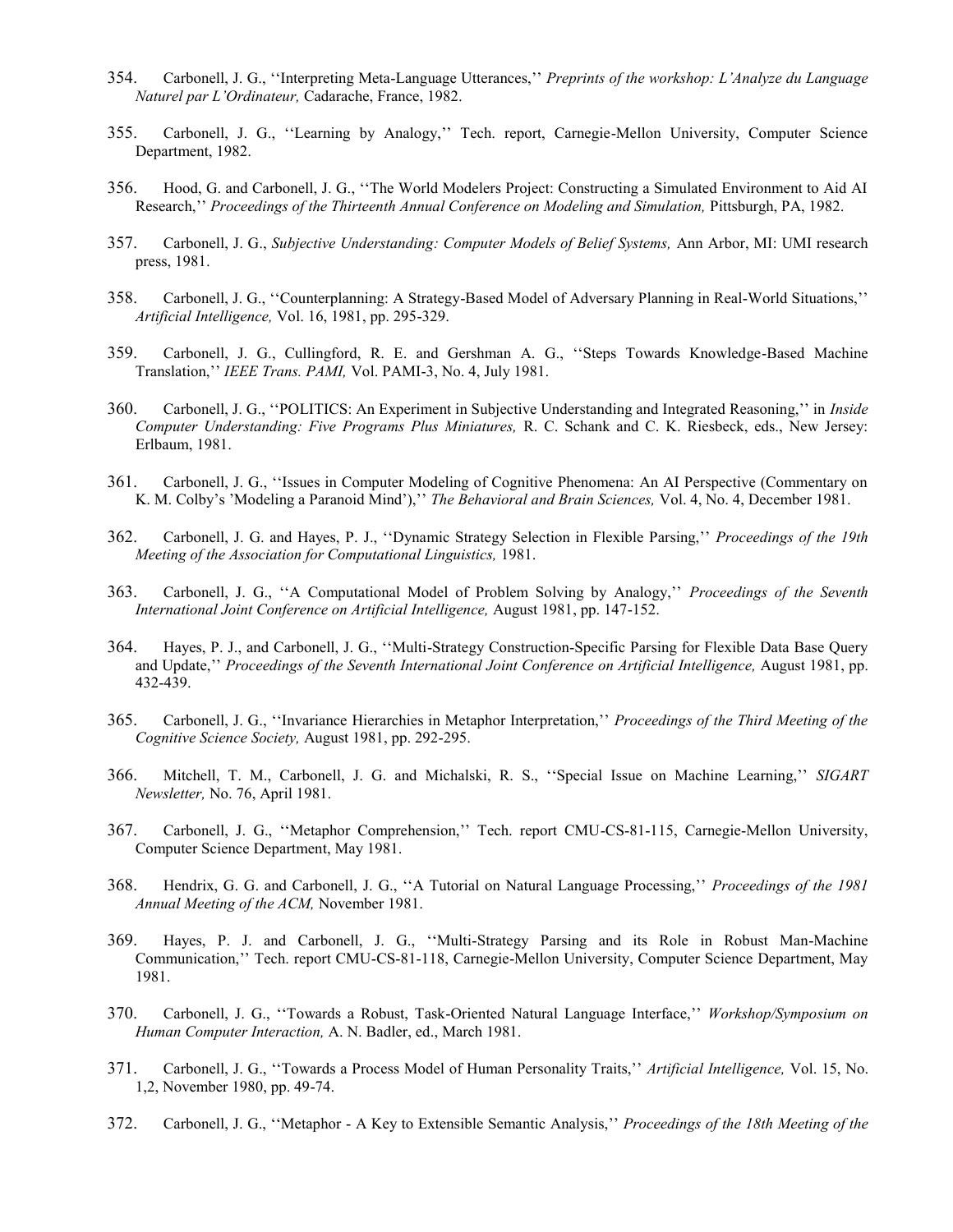*Association for Computational Linguistics,* 1980.

- 373. Carbonell, J. G., ''Default Reasoning and Inheritance Mechanisms on Type Hierarchies,'' *SIGART, SIGPLAN, SIGMOD Joint volume on Data Abstraction,* 1980.
- 374. Carbonell, J. G., ''Towards Self-Extending Models, An AI Perspective,'' *Preprints of the Workshop on Data Abstraction, Data Bases and Conceptual Modeling,* June 1980.
- 375. Carbonell, J. G., ''Δ-MIN: A Search-Control Method for Information-Gathering Problems,'' *Proceedings of the First AAAI Conference,* August 1980.
- 376. Carbonell, J. G., ''The POLITICS Project: Subjective Reasoning in a Multi-Actor Planning Domain,'' in *Computer Science Research Review,* Carnegie-Mellon University, 1979-1980.
- 377. Carbonell, J. G., ''Learning and Problem Solving by Analogy,'' *Preprints of the CMU Machine Learning Workshop-Symposium,* July 1980.
- 378. Schank R. C. and Carbonell, J. G., ''Re: The Gettysburgh Address, Representing Social and Political Acts,'' in *Associative Networks,* Findler, N., ed., Academic Press, 1979, Also Yale U. Comp. Sci. Report #127, 1978.
- 379. Carbonell, J. G., ''The Counterplanning Process: A Model of Decision-Making in Adverse Situations,'' *Proceedings of the Sixth International Joint Conference on Artificial Intelligence,* 1979, pp. 124-130, Extended paper: Carnegie-Mellon Comp. Sci. Tech. Report.
- 380. Carbonell, J. G., ''Computer Models of Human Personality Traits,'' *Proceedings of the Sixth International Joint Conference on Artificial Intelligence,* 1979, pp. 121-123, Extended paper: Carnegie-Mellon Comp. Sci. Tech. Report.
- 381. Carbonell, J. G., ''Counterplanning Strategies: Computer Models of Human Reasoning in Conflict Situations,'' *Proceedings of the First International Policy Analysis and Information Science Conference,* 1979, pp. 387-394.
- 382. Carbonell, J. G., *Subjective Understanding: Computer Models of Belief Systems.,* PhD dissertation, Yale University, Jan. 1979, Also Yale U. Comp. Sci. Report #150.
- 383. Carbonell, J. G., ''Towards a Self-Extending Parser,'' *Proceedings of the 17th Meeting of the Association for Computational Linguistics,* 1979, pp. 3-7.
- 384. Carbonell, J. G., ''POLITICS: Automated Ideological Reasoning,'' *Cognitive Science,* Vo. 2, No. 1, 1978, pp. 27-51.
- 385. Carbonell, J. G. and Schank, R. C., ''On Artificial Intelligence and Attempts to Disprove its Existence,'' *Information Systems,* Vol. 3, No. 3, 1978, pp. 227-230.
- 386. Carbonell, J. G., ''Intentionality and Human Conversation,'' *Proceedings of the Second Conference on Theoretical Issues in Natural Lang. Proc.,* 1978, pp. 141-148.
- 387. Carbonell, J. G., Cullingford, R. C. and Gershman, A. G., ''Towards Knowledge-Based Machine Translation,'' *Proceedings of the Seventh International Joint Conference on Computational Linguistics, 1978.*
- 388. Schank, R. C., Wilensky, R., Carbonell, J. G., Kolodner, J. L. and Hendler, J. A., ''Representing Attitudes: Some Primitive States,'' Tech. report 143, Computer Science Department, Yale University, 1978.
- 389. Carbonell, J. G., Cullingford, R. and Gershman, A. V., ''Knowledge-Based Machine Translation,'' Tech. report 146, Computer Science Dept., Yale University, 1978.
- 390. Carbonell, J. G., ''Ideological Belief Simulation,'' PhD Dissertation and Tech. report 111, Yale University, Comp. Sci. Dept., 1977.
- 391. Carbonell, J. G., ''Discrete Channel Apodization Methods for the Analysis of High-Energy X-Ray Data'', S.B. Thesis, M.I.T. Physics Dept. 1975.